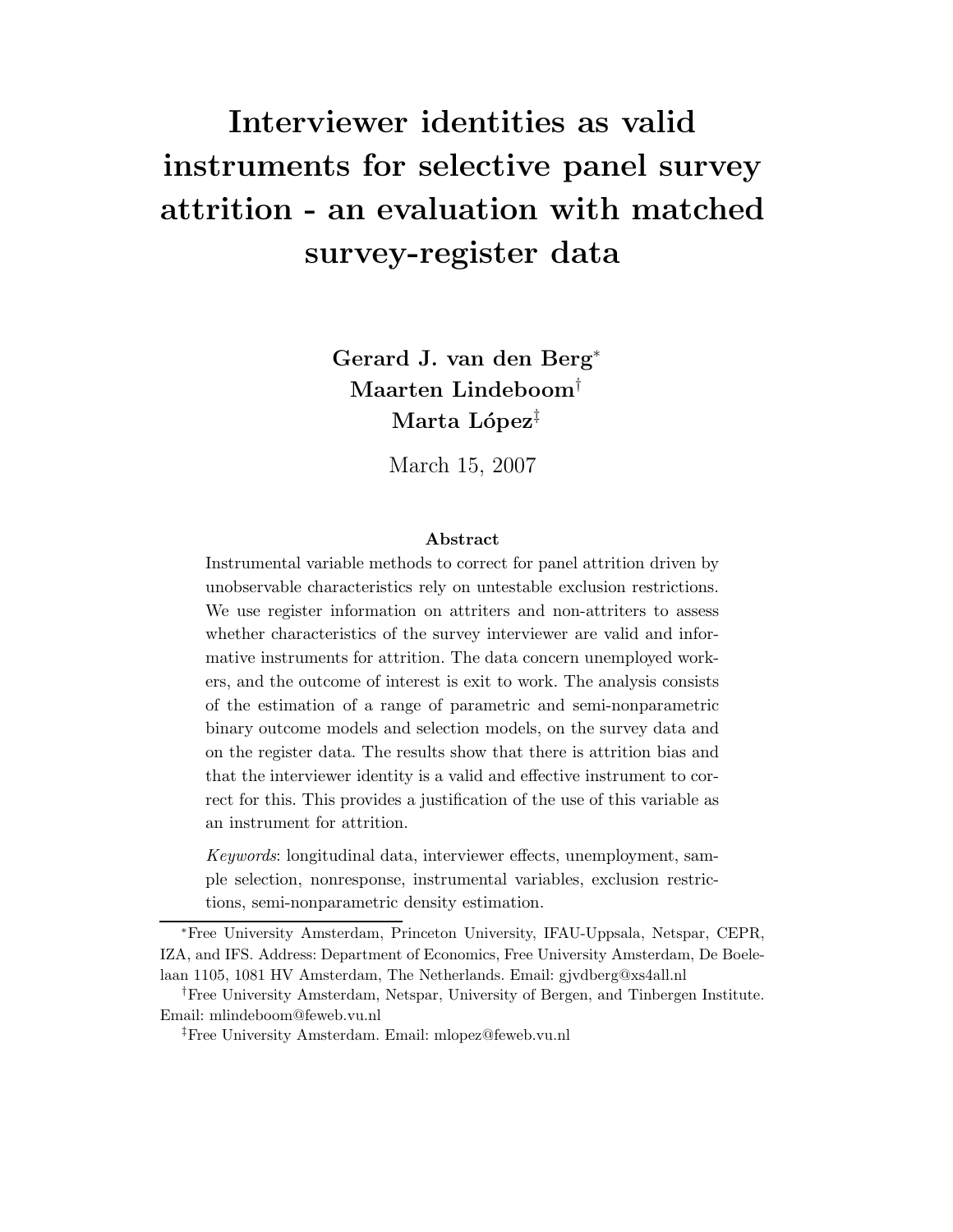### 1 Introduction

Panel surveys often need to deal with the presence of attrition. If we estimate a statistical model on the sample of respondents, and the unobserved determinants of attrition are related to the endogenous variable of interest, then the estimates will be biased (see e.g. Heckman, 1979, and Vella, 1998). In the present paper we study transitions from unemployment to employment in survey data from the UK with possibly endogenous attrition. We combine the survey information with administrative records of the same workers (see Albæk and Holm Larsen, 1993, for a study with unemployment data that also uses register and survey information). The individual records in the survey data and the administrative data are linked. The administrative data contain information on actual labour market behaviour of all individuals in the original sampling frame (i.e., respondents and non-respondents). In particular, they supply the data at which the individual leaves unemployment. Basically, the administrative data provide us with a unique insight into the behaviour of the sample drop-outs and, in particular, allows us to see to what extent it differs from the behaviour of those who remain in the sample. A random sample of unemployed workers was taken from administrative records, and among these a survey about labor market outcomes and personal characteristics was conducted six months later, as well as follow-up surveys at regular time intervals. We focus on participation on the second wave of the survey (six months later) conditional on participation on the first wave. We are concerned only about unit non-response in the survey, not with item non-response. These data have been previously used by Dolton and O'Neill (1995, 1996a,b), O'Neill and Dolton (2002) and Van den Berg et al. (2006). We refer to this last paper for an analysis of the non-response to the first wave of the survey. The data were originally collected to evaluate the impact of the "Restart" policy program on unemployed individuals, for which the original sample was randomly divided into a treatment and a control group.

There are two main reasons why the unobserved determinants of nonresponse and the finding of a job are related. First of all, job search behaviour and the behaviour towards survey participation may be affected by the same underlying unobserved individual-specific characteristics. An individual with a relative dislike for social contacts may refuse to cooperate with the survey interview and may also be reluctant to apply for a job and/or to be exposed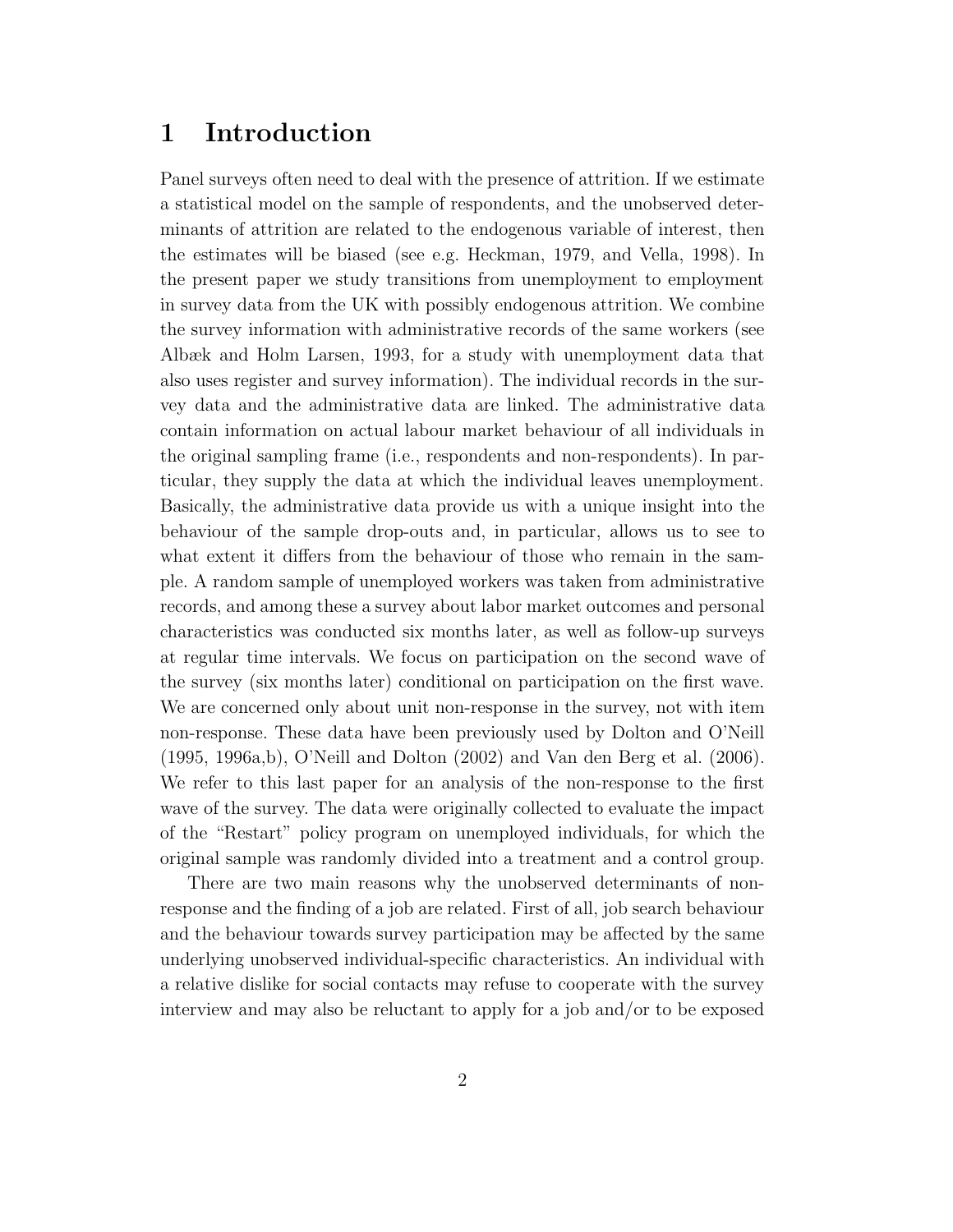to job search counselling by his case worker. An individual who spends a lot of his time searching for a job may not want to spend time with a survey interview. Badly motivated people may have difficulties finding a job and may be less inclined to participate in a survey, especially when this survey is about job search behaviour and labour market prospects. In sum, the unobserved determinants of job search behaviour and non-response may be related, and this gives rise to a selection effect. The second reason for a relation between non-response and the finding of a job is that the acceptance of a job makes it more difficult for the agency to contact the individual. Job acceptance may entail a movement of the individual to another geographical location - which could easily be out of the scope of the survey. Also, the individual may be away from home more often. These concern a causal effect of a job exit on non-response. The second relation is fundamentally different from the first relation, as the causal effect runs directly from job acceptance to non-response, and this effect does not depend on the presence of unobserved characteristics. In the presence of a causal effect, if one of two identical individuals purely by chance finds a job before the survey date, that individual has a higher probability of non-response, and the survey estimates will be biased.

We estimate a selection model to account for endogenous attrition. However, identification of the coefficients in this model is troublesome if the explanatory variables in the selection equation are the same as in the outcome equation, since identification through nonlinearity of the inverse Mills ratio is often weak. As a solution it is common to look for an instrument or an excluded variable (see, for example, Bhattacharya et al., 2005), that is, a variable that affects attrition behaviour but doesn't affect the endogenous variable of interest (in our case a binary outcome variable that indicates the finding of a job between the two first waves of the survey). Our complete data set allows us to check the validity of a candidate instrument. If an instrument is valid we can then use it in the set-up of a sample selection model and compare the outcomes of this model with the outcomes of the model that is estimated on the full sample. We can also evaluate whether the instrument provides a good solution to the selection problem by comparing the results for the selectivity model with those of the model estimated on the sample of respondents.

As candidates for instruments we examine the duration of the first interview, the number of interviews assigned to the interviewer in the first wave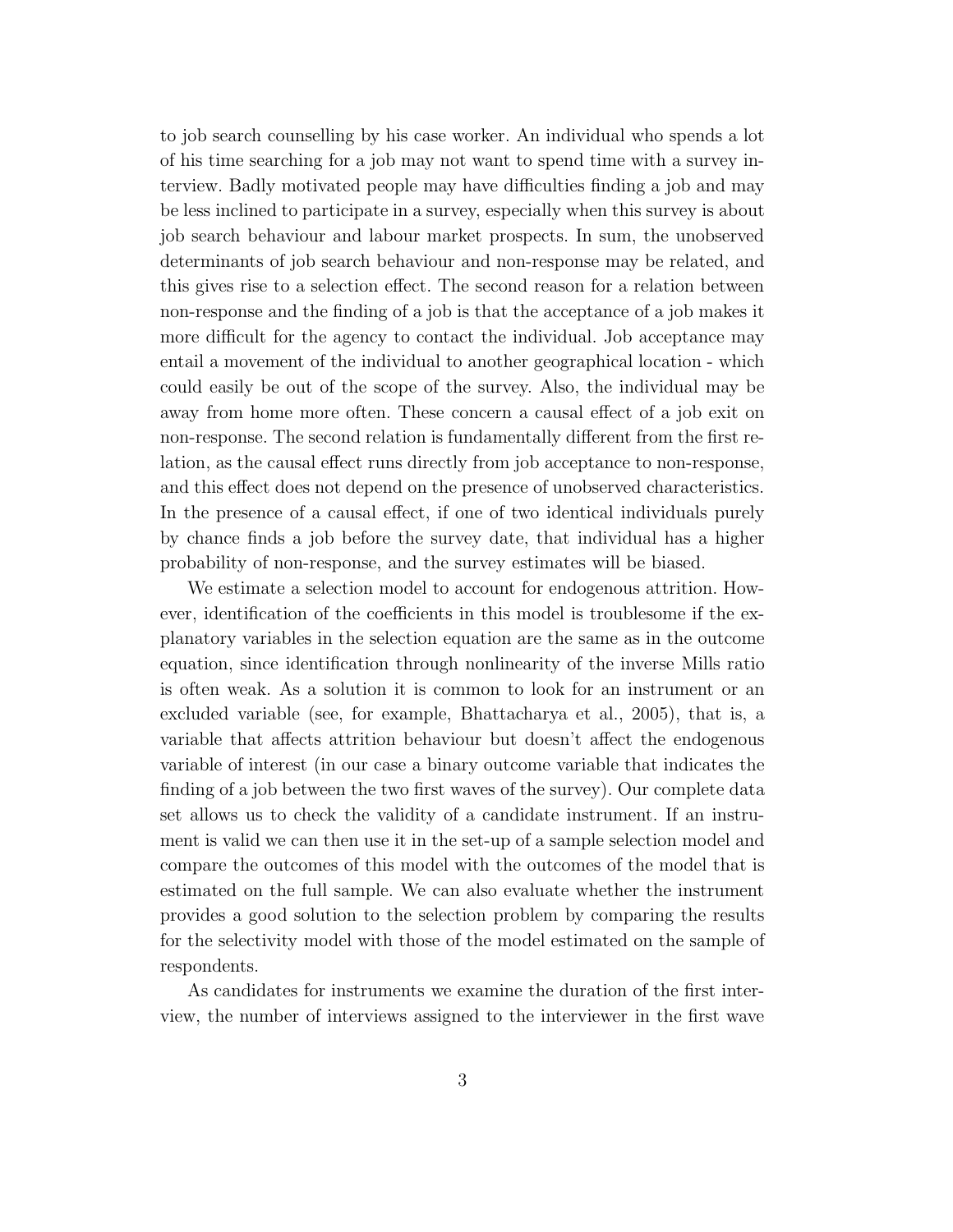and the identity of the interviewer who carried out this same survey. The first candidate seems a priori reasonable, since the interview duration may act as a proxy for the disutility the previous experience caused the respondent and hence influence their likelihood of responding at the second wave. On the other hand, it is plausible to think that the best interviewers (those who get the highest response rates in past experiences) are assigned more interviews, which would justify the choice of the second candidate. Besides, there's nothing that indicates that they correlate with the relevant chosen outcome, so they could then act as exclusion restrictions. However, neither of these two candidates turn out to be valid.

Interviewer effects—which are typically measured in terms of interviewer variance—on non-response have been extensively studied in the literature. Campanelli et al., 1997 investigate survey refusals and non-contacts and O'Muircheartaigh and Campanelli, 1999 use a multilevel approach that suggests that interviewers who are good at reducing whole household refusals are also good at reducing whole household non-contacts. In panel surveys, the identity of the interviewer in the first wave is useful, as individual differences in interviewer style and personality may have a bearing on the experience for the respondent and hence influence the likelihood of future response (see Pickery et al., 2001). Since in addition there is no reason to think that they are correlated with the outcome of interest, when there is endogenous attrition the characteristics of the interviewers and the interviewing process seem good candidates for instruments (see Fitzgerald et al., 1998 and Nicoletti and Peracchi, 2005). The data at our disposal contain interviewer identifiers, but no personal characteristics are available. We find that the interviewer identity information is a valid instrument and we use it to correct for selection bias. The structural equation in our selection model has a binary outcome that concerns the finding a job between the first and the second survey. We apply parametric and semi-nonparametric methods.

The paper is organized as follows. Section 2 presents the data and gives descriptive statistics. Section 3 describes the selection problem and studies the appropriateness of different instruments. Section 4 extends the parametric selection model to the semiparametric case, carrying out a simulation experiment and applying the method to the data. Section 5 concludes.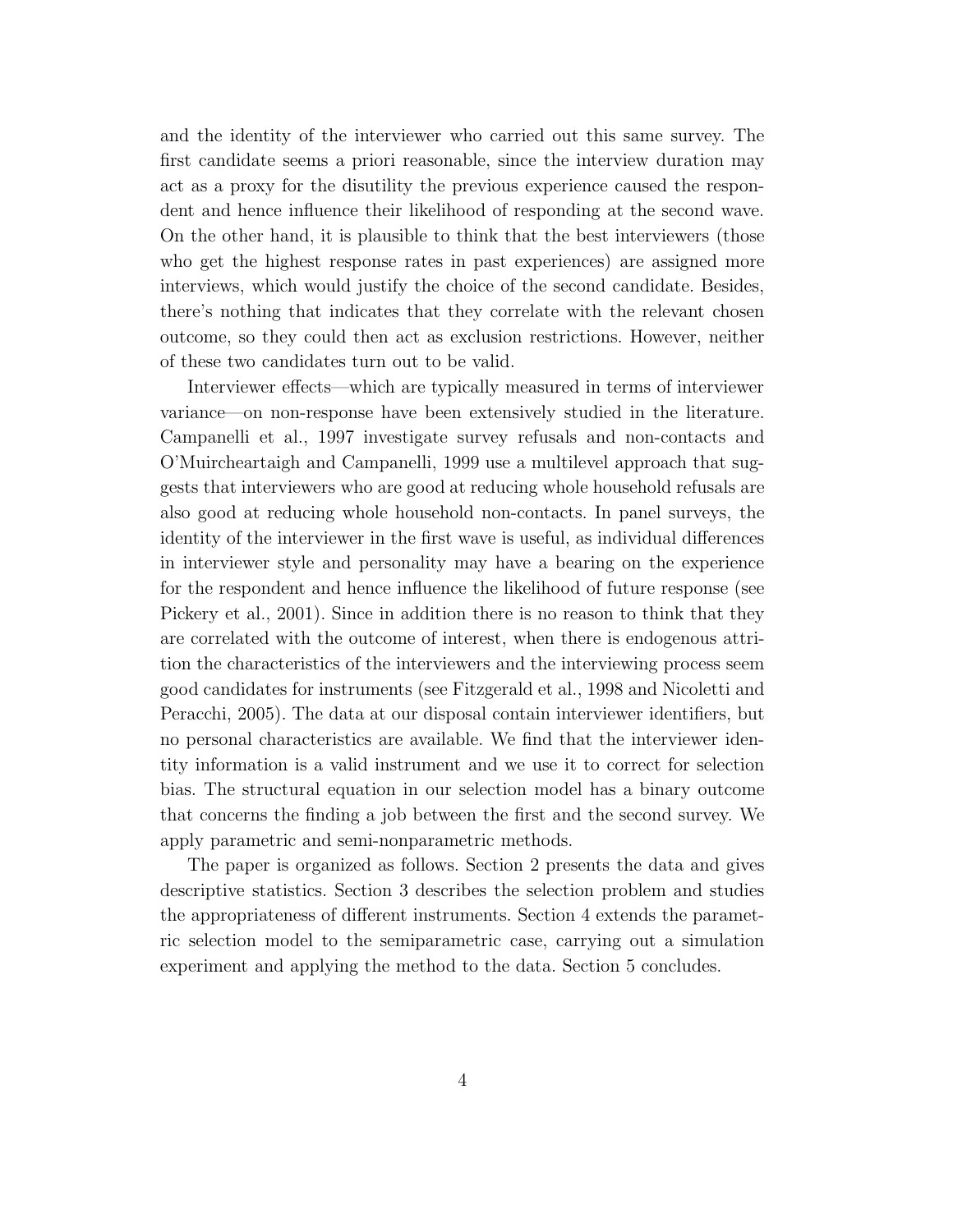### 2 Data

The Restart Program provides counselling interviews for people in the UK who have been unemployed for more than six months. During these meetings the counsellor offers advice on job search, and he may place workers in contact with employers or training agencies. It also provides training courses for people who have been unemployed for more than two years. To avoid confusion, it must be stressed from the outset that the Restart interviews are not survey interviews. For the purposes of the present paper, the main relevance of the Restart interviews is that the planned date of the first Restart interview (6 months after entry into unemployment) affects the sampling design. To evaluate the program a random sample of 8925 unemployed workers was selected around March/April 1989 who would approach their 6th month of unemployment around May/June 1989. The median of the distribution of the Restart interview date is at the end of May 1989. Individuals were retained in the sample even if they subsequently did not attend a scheduled Restart interview. Every Employment Office throughout Britain was contacted while constructing the sample, in order to eliminate regional biases. Individuals were selected for the sample from the inflow lists, on the basis of their National Insurance (NI) numbers. For this sample, administrative information on some personal characteristics (sex, age, travel-to-work area) was collected from the Employment Services. The information on an individual's travel-to-work area was linked to the National Online Manpower Information System (NOMIS) data, in order to obtain data on local labour market conditions. In addition, the data are linked to the Joint Unemployment and Vacancies Operating System (JUVOS) Cohort database collected by the Employment Service. The JUVOS data provide accurate administrative records on the claimant's unemployment history from 1982 up to January 1995. In the present study we focus on the unemployment spell that has led to the invitation to the Restart interview. Unfortunately, the administrative data do not record the destination state upon exit out of unemployment. This could be employment, a training programme or simply signing off the claiming of unemployment benefit (to obtain benefits, one needs to register at the Employment Service). However, by comparing the administrative data to the survey data for respondents, O'Neill and Dolton (2002) show that most exits out of unemployment amount to a transition into employment.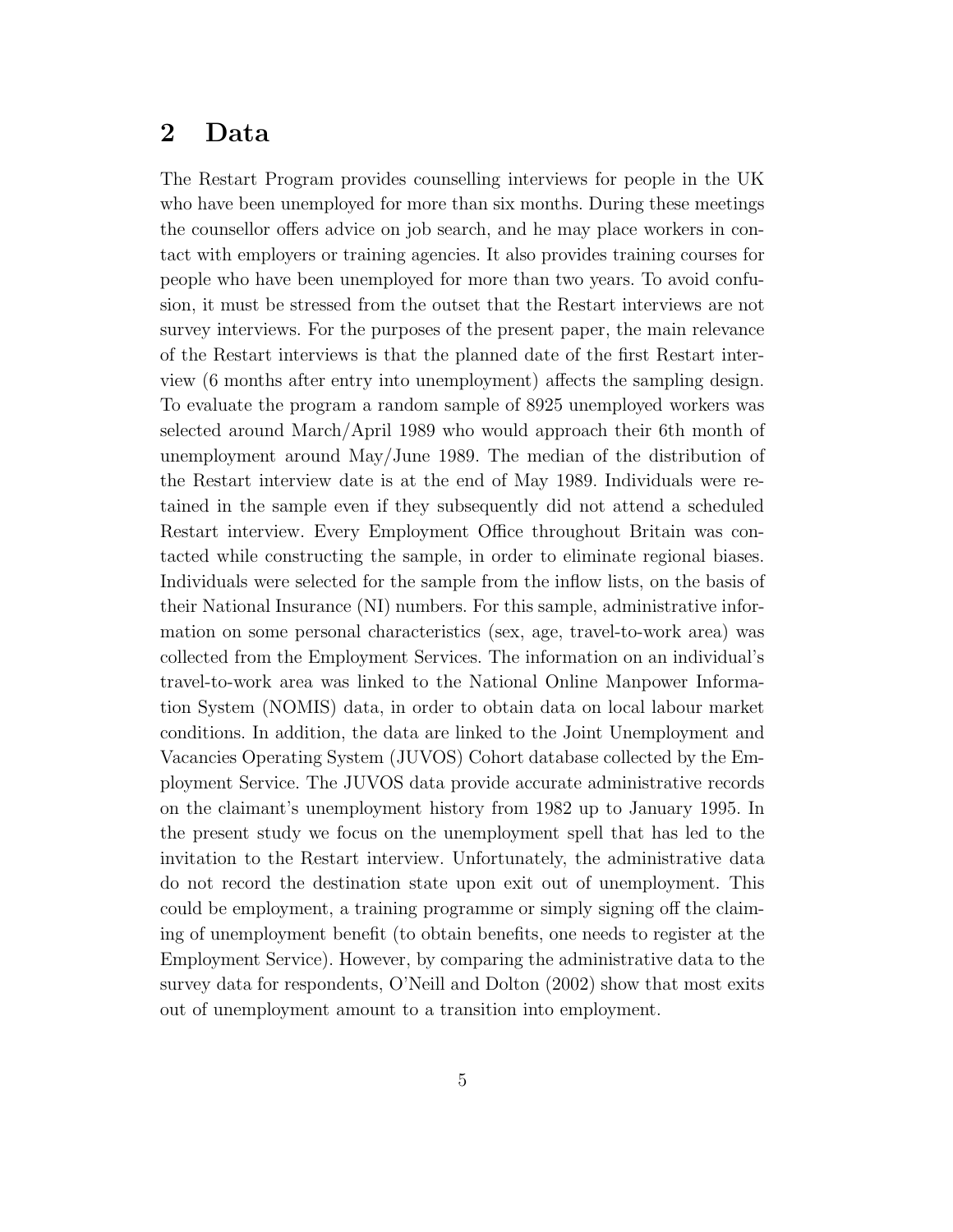After excluding individuals who lacked JUVOS data or travel-to-work area information (180 and 736 individuals, respectively), or whose age was below 16 or above 65 (141 individuals), or whose unemployment duration was substantially longer or shorter than 6 months in May 1989 (37 individuals), or whose elapsed unemployment duration was very large we are left with a sample of 8004. Of these, 509 are in the experimental control group. Members of the control group, although eligible for a Restart interview, were deliberately not offered a Restart interview after the first 6 months of unemployment. The existence of a random control group allows for the evaluation of the impact of the program without having to deal with the issue of selfselection. Only 221 out of the 8004 unemployment spells (approximately 3%) are right-censored at the end of the observation window.

In September/October 1989 (6 months after the identification of the full sample) a survey organization (Social and Community Planning Research, or SCPR) conducted a survey (SCPR1) of these individuals, with the purpose to provide additional information on background variables and job search behavior. After another 6 months, a second wave of the SCPR survey (SCPR2) took place. In these interviews detailed information was obtained on subsequent work history, personal characteristics, the Restart interview, previous employment history, search behaviour and benefit income.

At the individual level, the survey is carried out as follows. First, the Employment Office provides the information necessary to locate the sample member. The address is the address given by the sample member for official unemployment related business. Next, the interviewer attempts to establish contact with the sample member him- or herself, to make an appointment for the face-to-face interview. If the attempt does not result in a contact then the interviewer makes another attempt, up to at least four times in total. Different attempts are always made at different days of the week and at different times of the day. The interviewer's earnings depend on the number of actual interviews. There is anecdotal evidence that interviewers often continue to try to establish contact if all four attempts were unsuccessful. After the interview, the interviewer returns the completed response forms by mail to the survey agency.

Of the original sample of 8004 individuals, a total of 4706 individuals completed the first survey. We are interested in those who were unemployed when the first survey took place (our selection date), which leads us to discard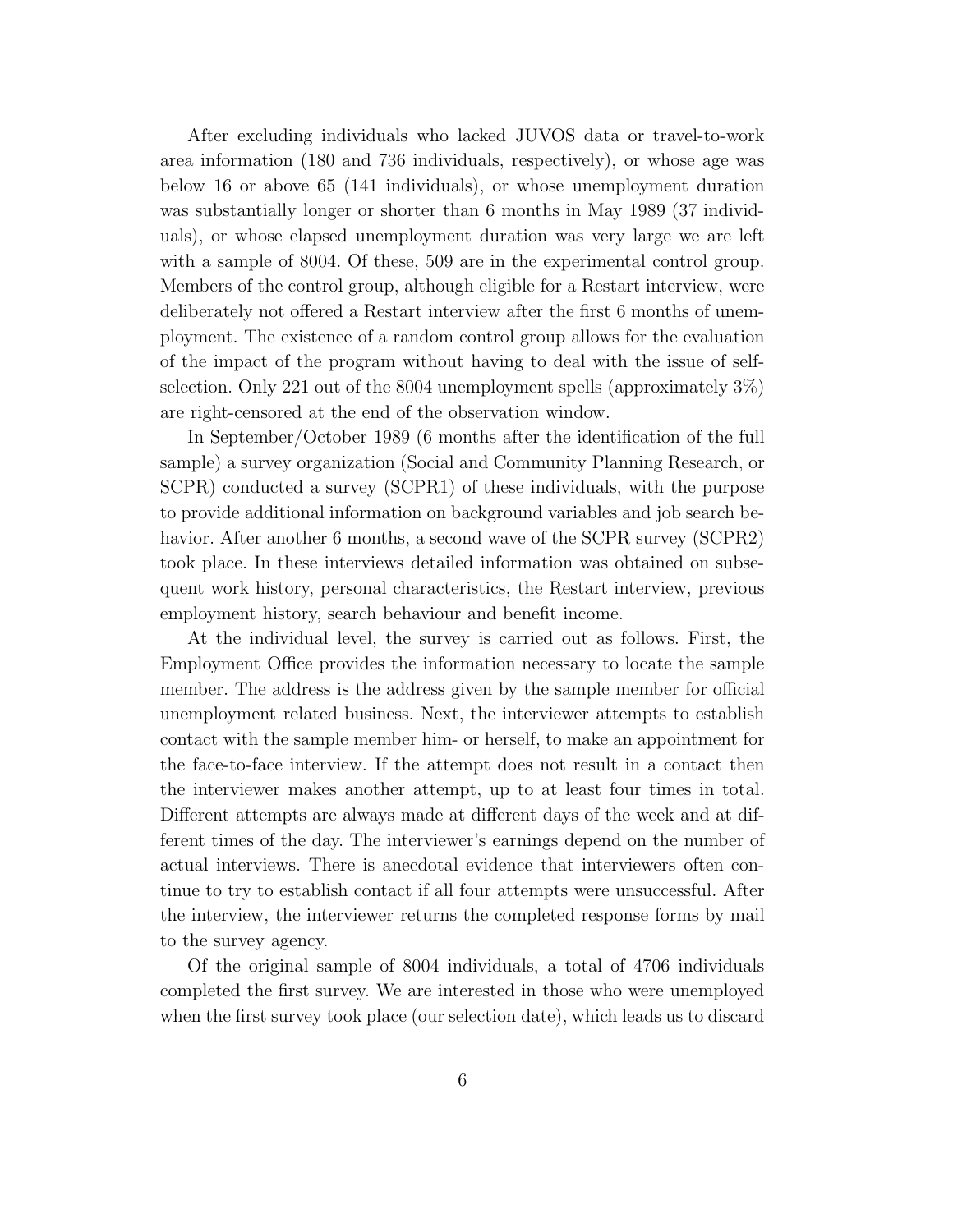a total of 2200 individuals of this 4706. Furthermore, of the remaining ones, a total of 486 were actually unemployed, but had left unemployment between the first selection date (March/April 1989) and the SCPR1 date (Sept/Oct 1989) and had become unemployed again before the first wave. These special cases are subject to different behaviour patterns and we exclude them from the analysis, which then leads us to the final number of 2004. A total of 1396 out of them responded to SCPR2. A diagram with the spells valid for our study is presented in Figure 1. Similarly, those cases discarded are shown in Figure 2. We are interested in attrition between SCPR1 and SCPR2. We refer to Van den Berg et al. (2006) for an analysis of the non-response to the first wave of the survey.

For the purposes of our analysis we need to create a variable that concerns whether an individual found a job between SCPR1 and SCPR2. To do so, and given that the planned date for the second survey is not available for its non-respondents, we have estimated it given the available SCPR2 dates. We have computed the mean and the median of the second survey dates for the respondents. These dates range from February 1990 to July 1990, and the median is 1.5 weeks earlier than the mean. In order to reduce this range we have attempted to evaluate item non-response instead of unit nonresponse. In this sense, we have looked at respondents to a specific question in SCPR1 with a high level of non-response, instead of the whole survey, in the hope of reducing the size of the sample, and with it the range of dates. Those concerning the reception of benefits in the family registered the highest level of non-response, though not large enough for our purposes (3%). As an alternative, we studied only those individuals who responded within the date initially fixed for SCPR1, expecting that those among them who responded to SCPR2 would also do it in the expected time initially assigned for it. Unfortunately, the range and variance didn't experiment a significant reduction. As a third option we considered item non-response in SCPR2 among its respondents, which would imply that the interview date for the second wave would be available for all individuals considered. Again the lack of variables that register a high non-response is an obstacle.

In table 1 we present some descriptive statistics for the most relevant characteristics of the whole initial sample as well as for respondents to SCPR1 and SCPR2. It is clear from this table that relatively minor effects of attrition are found on the mean of the variables. More specifically, the average age of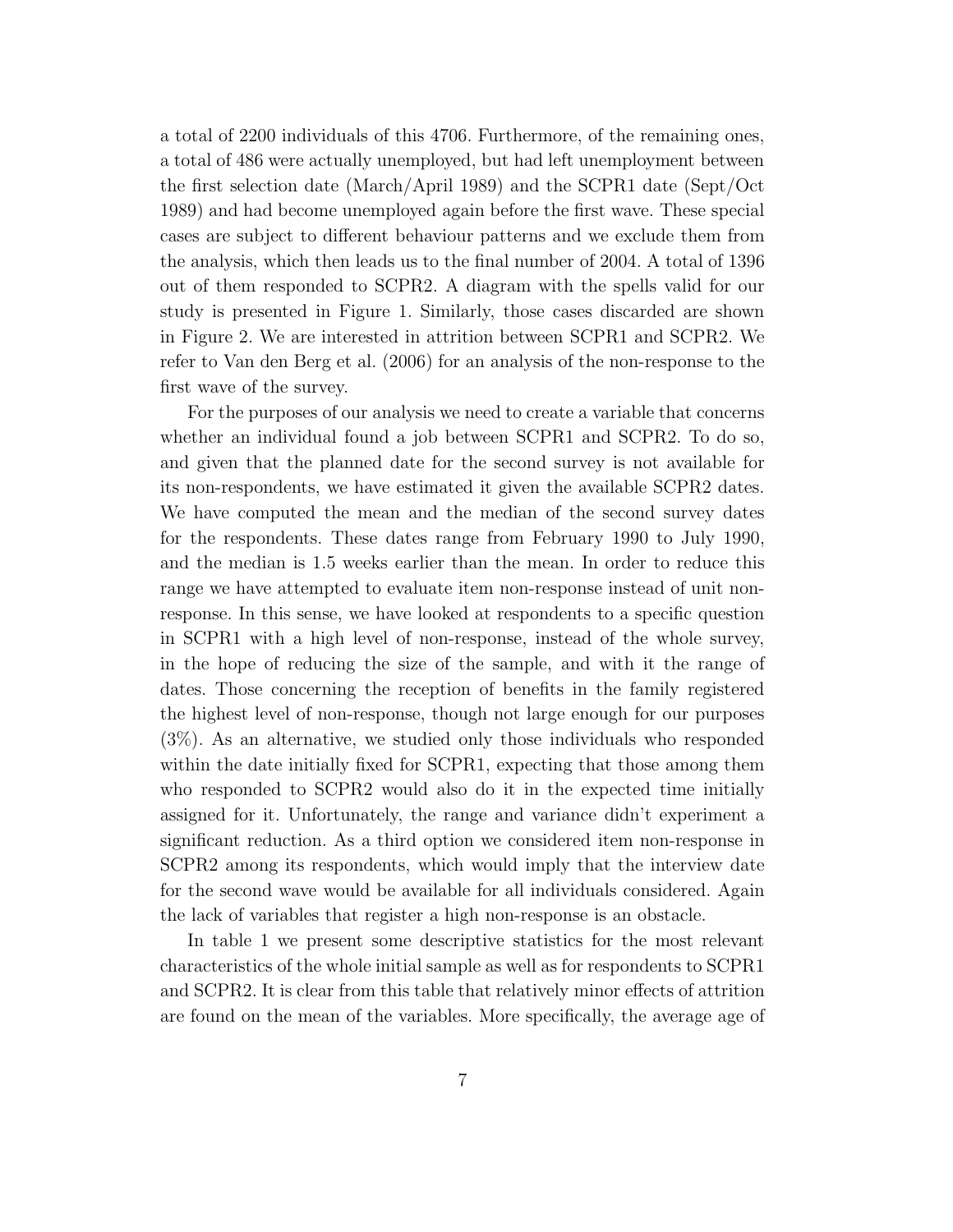| Variable                       | Resp. SCPR1 $(n = 2004)$ | Resp. SCPR2 $(n = 1396)$ |  |  |
|--------------------------------|--------------------------|--------------------------|--|--|
|                                | Mean (std. dev.)         | Mean (std. dev.)         |  |  |
|                                |                          |                          |  |  |
| age                            | 34.83 (12.99)            | 35.73 (13.29)            |  |  |
| female                         | 0.29                     | 0.30                     |  |  |
| local unempl. rate decline     | 0.34(0.05)               | 0.34(0.05)               |  |  |
| icity                          | 0.22                     | 0.21                     |  |  |
| control                        | 0.08                     | 0.09                     |  |  |
| married                        | 0.45                     | 0.49                     |  |  |
| number dep. kids               | 0.53(1.00)               | 0.56(1.01)               |  |  |
| educational or technical qual. | 0.51                     | 0.51                     |  |  |
| driver license                 | 0.47                     | 0.48                     |  |  |
| find job between SCPR1-SCPR2   | 0.53                     | 0.53                     |  |  |
| censored                       | .065                     | .069                     |  |  |
| unempl. dur. beyond SCPR1 date | 362.32                   | 371.57                   |  |  |

Table 1: Descriptive statistics of variable among SCPR1 respondents

the respondents to SCPR2 is higher than that of the respondents to the first wave. Similarly, the residual unemployment duration, measured in days (measured from the date at which the first survey took place) is higher for respondents to the second wave, which indicates that, on average, individuals with lower exit rates remain in the sample.

## 3 Valid instruments to correct for sample attrition

Considering the sample of respondents to the first survey as a startpoint, we are interested in studying the effect of certain socioeconomic characteristics on the probability of finding a job in the time between this survey and the second wave 6 months later. If the finding of a job were only observed for respondents to SCPR2 we would face a selection problem, as respondents in the second wave might not be a random sample of the respondents to SCPR1, but instead there exist unobserved characteristics that determine the finding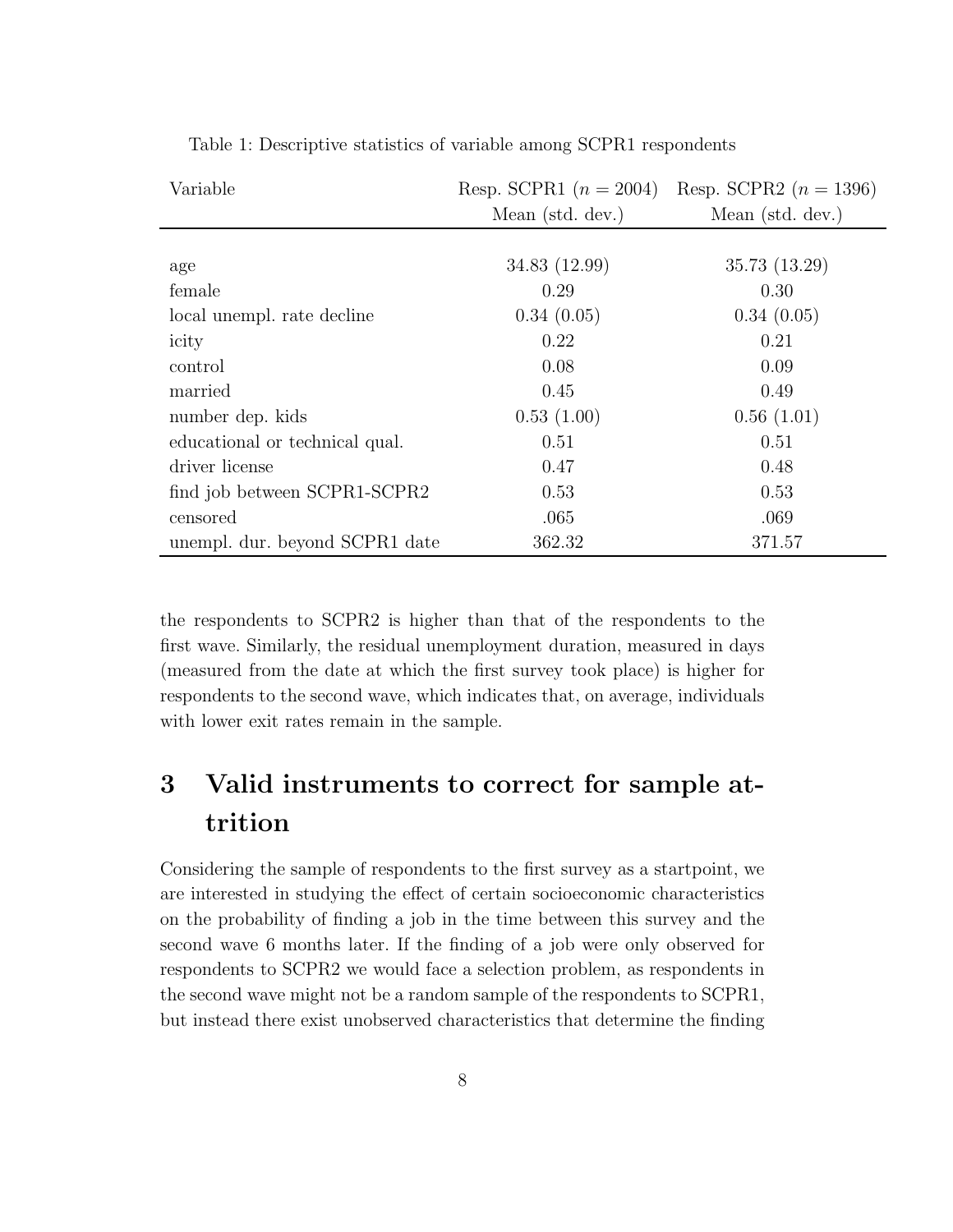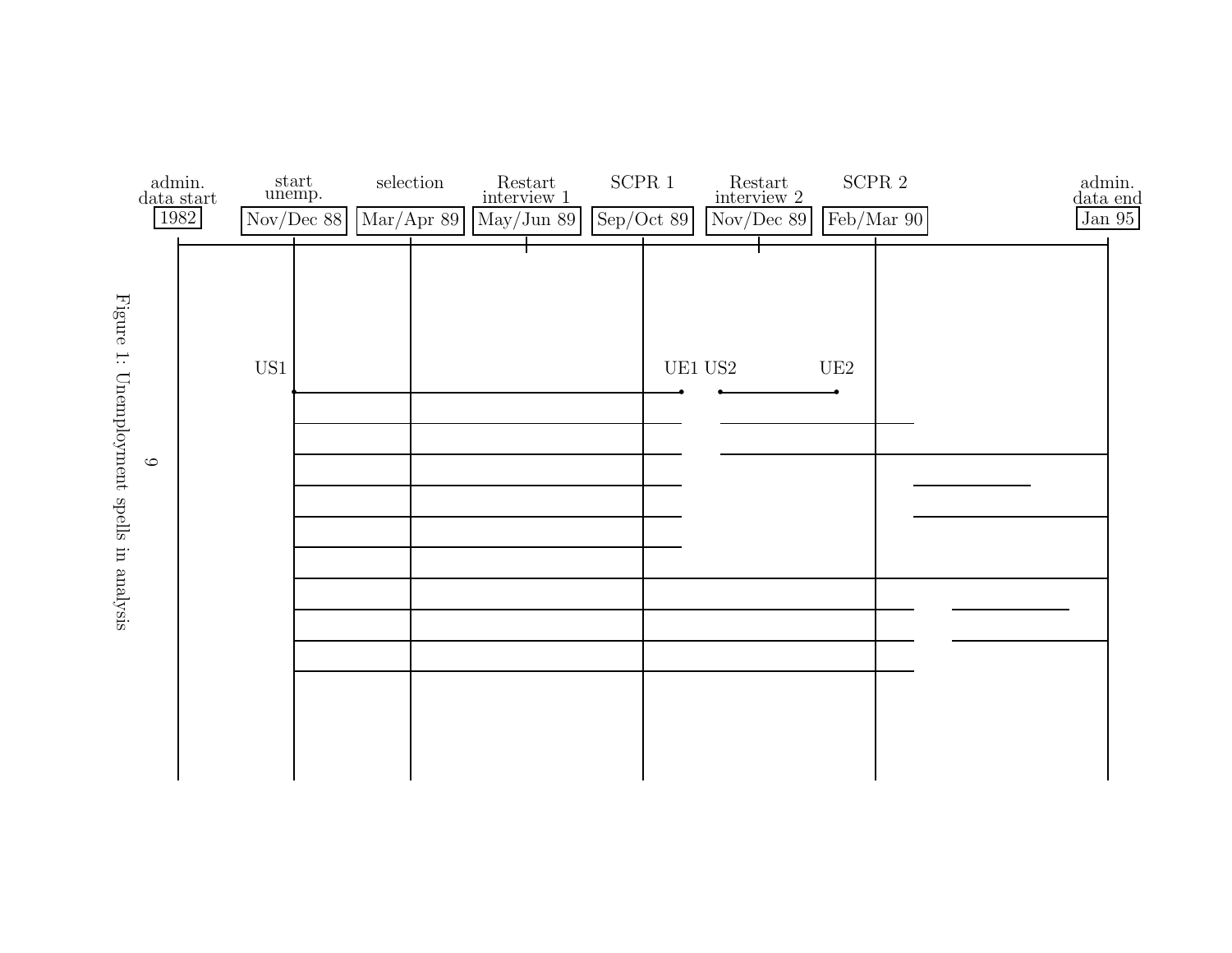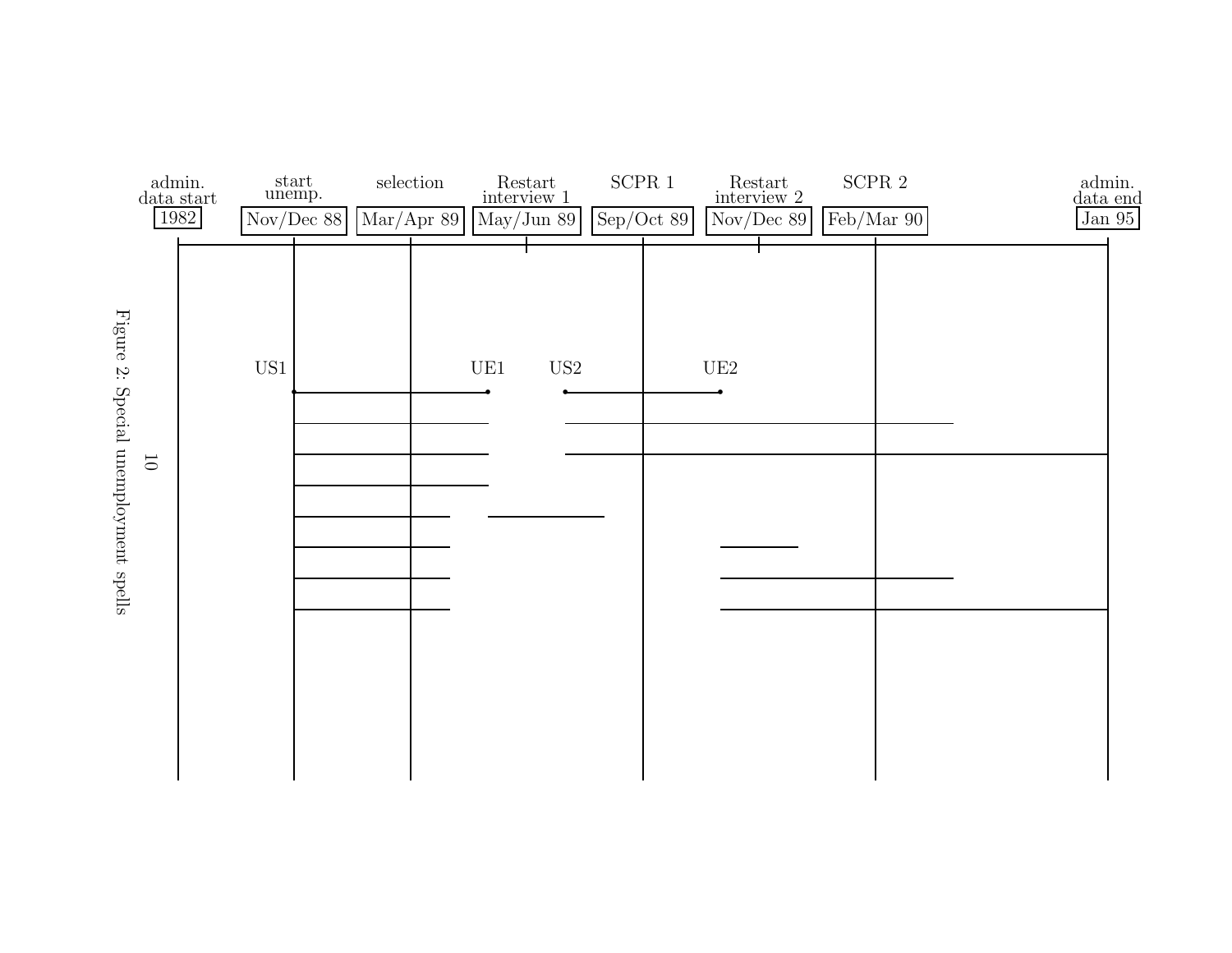of a job that seem to be related to unobserved characteristics that lead to attrition. This problem has been presented in the introduction and it is the basis of the current section. To express this in mathematical terms, let  $y_i^*$  be a latent endogenous variable with associated indicator function  $y_i$  (finding a job between SCPR1 and SCPR2), that is observed only when  $d_i = 1$  (respondent to SCPR2), where:

$$
y_i^* = x_i'\beta + \varepsilon_{1i}; i = 1, \cdots, N
$$
  
\n
$$
d_i^* = x_i'\gamma_1 + z_i'\gamma_2 + \varepsilon_{2i}; i = 1, \cdots, N
$$
  
\n
$$
y_i = 1 \quad \text{iff} \quad y_i^* > 0; y_i = 0 \quad \text{otherwise}
$$
  
\n
$$
d_i = 1 \quad \text{iff} \quad d_i^* > 0; d_i = 0 \quad \text{otherwise}
$$
  
\n
$$
y_i \quad \text{observed iff} \quad d_i = 1
$$
 (1)

If there is a selection problem, then  $\varepsilon_1 \perp \varepsilon_2$ . We assume that  $z \perp \varepsilon_2$  and  $x \perp \varepsilon_1, \varepsilon_2$ . For correction of the selection bias generated by attrition, it is essential to have instruments that affect attrition behaviour but that do not affect the distribution of the variable of interest. In equation (1) z represents the excluded variable.

A plausible candidate as an instrument would be information on the interviewer who performed the interview in the first wave of the survey. The most flexible way to incorporate interviewer characteristics is to use interviewer fixed effects (i.e., interviewer dummies). We evaluate their validity and performance parametrically, namely by probit analyses and Heckman's selection model, with an extension to the semiparametric case for the selection model in the next section. It must be stressed out that all the analyses concern the case when the second interview date for its non-respondents is estimated by the mean of the interview dates for respondents. If the median is taken instead of the mean the results are very close to those presented below, so they are not given in the present paper.

#### 3.1 Validity

#### 3.1.1 Informativeness

We perform a likelihood ratio test to check the joint significance of the coefficients of the interviewer dummies in the selection equation (i.e.,  $\gamma_2 = 0$  in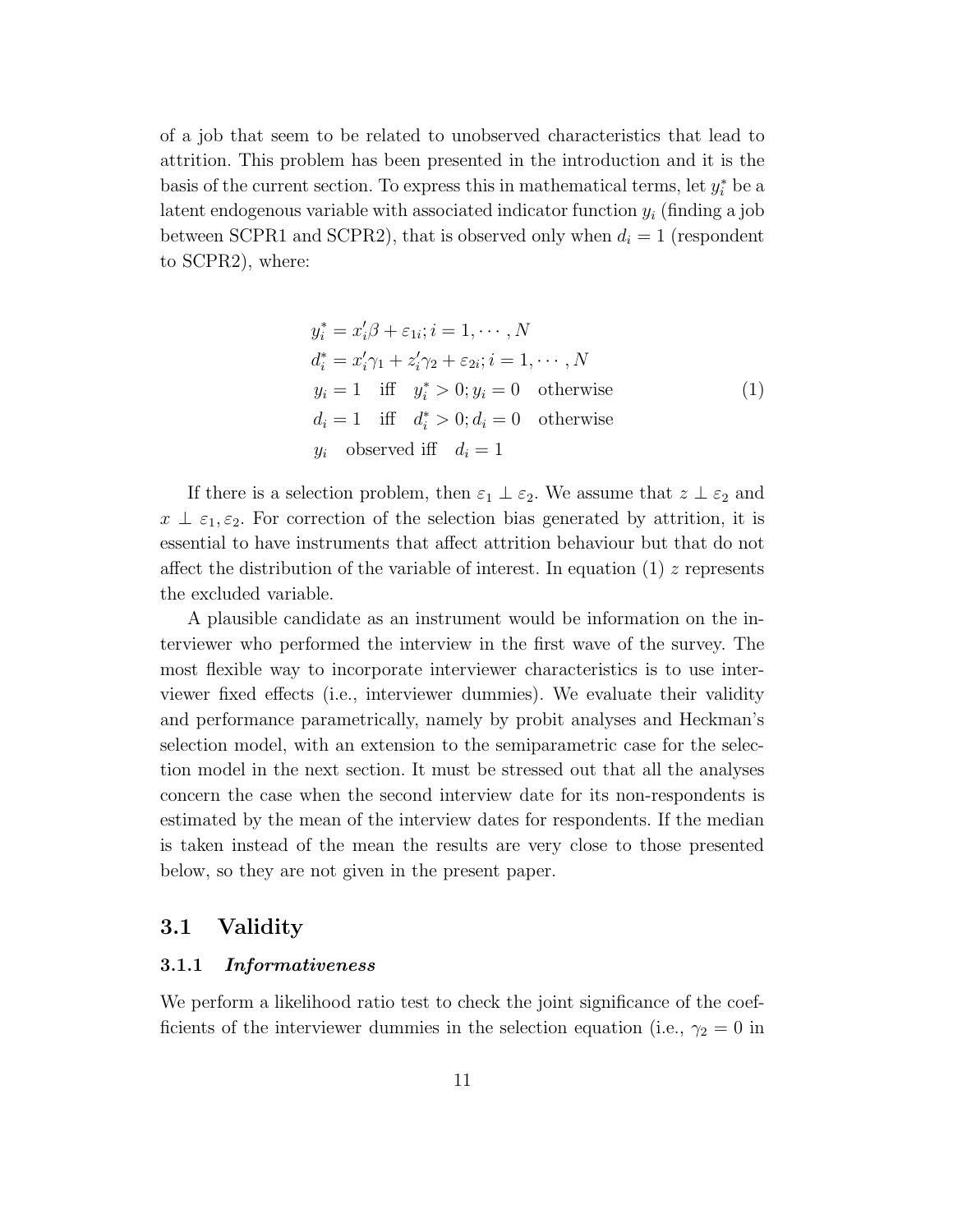equation (1)). It must be stressed out that those interviewer dummies that predict non-response perfectly (only attriters or only respondents) are excluded, giving rise to a final sample of 1895. They will be considered both for the reduced and the full model, so that a likelihood ratio test can be carried out. This test yields that the set of interviewer dummies is jointly significant, with  $2|\log LR| = 248.93 > \chi^2_{163,0.95} = 193.791.$ 

#### 3.1.2 Exclusion restriction

To establish that an instrument is truly valid one must also verify that the variable in question does not correlate with the relevant chosen outcome measure in order that the variable can act as an exclusion restriction. Hence it can be tested by establishing if this set of interviewer dummies also adds to the model for the finding of a job between SCPR1 and SCPR2 estimated on the full sample (i.e., respondents to the second wave and attriters between the two waves). A likelihood ratio test is carried out. In our notation, we test whether  $\gamma_3 = 0$  in  $y_i^* = x_i' \beta + z_i' \gamma_3 + \varepsilon_{1i}, i = 1, \dots, N$ , with  $y_i = 1$  iff  $y_i^* > 0$  and  $y_i = 0$  otherwise. Similarly to the previous point, we delete those interviewers that predict a transition from unemployment to employment perfectly, that is, who are assigned only to people who found a job between SCPR1 and SCPR2 or the oppossite, resulting after their deletion a total of 1945 individuals. The test doesn't reject the hypothesis that the coefficients of the interviewer dummies are jointly significantly different from zero  $(2|\log LR| = 164.71 \not> \chi^2_{170,0.95} = 201.423).$ 

#### 3.2 Performance of the instrument

#### 3.2.1 The selection problem

We estimate a bivariate probit model using survey and administrative data (where the finding of a job is known both for respondents and non-respondents to SCPR2) and test whether the correlation coefficient  $\rho$  is significantly different from zero. The interviewer dummies are included in the selection equation. The hypothesis that  $\rho = 0$  is rejected at a 95% confidence level (with test statistic following a  $\chi_1^2$  and taking value 4.57564, p-value=0.0324), which indicates there is a selection problem. The results are displayed in Table 2.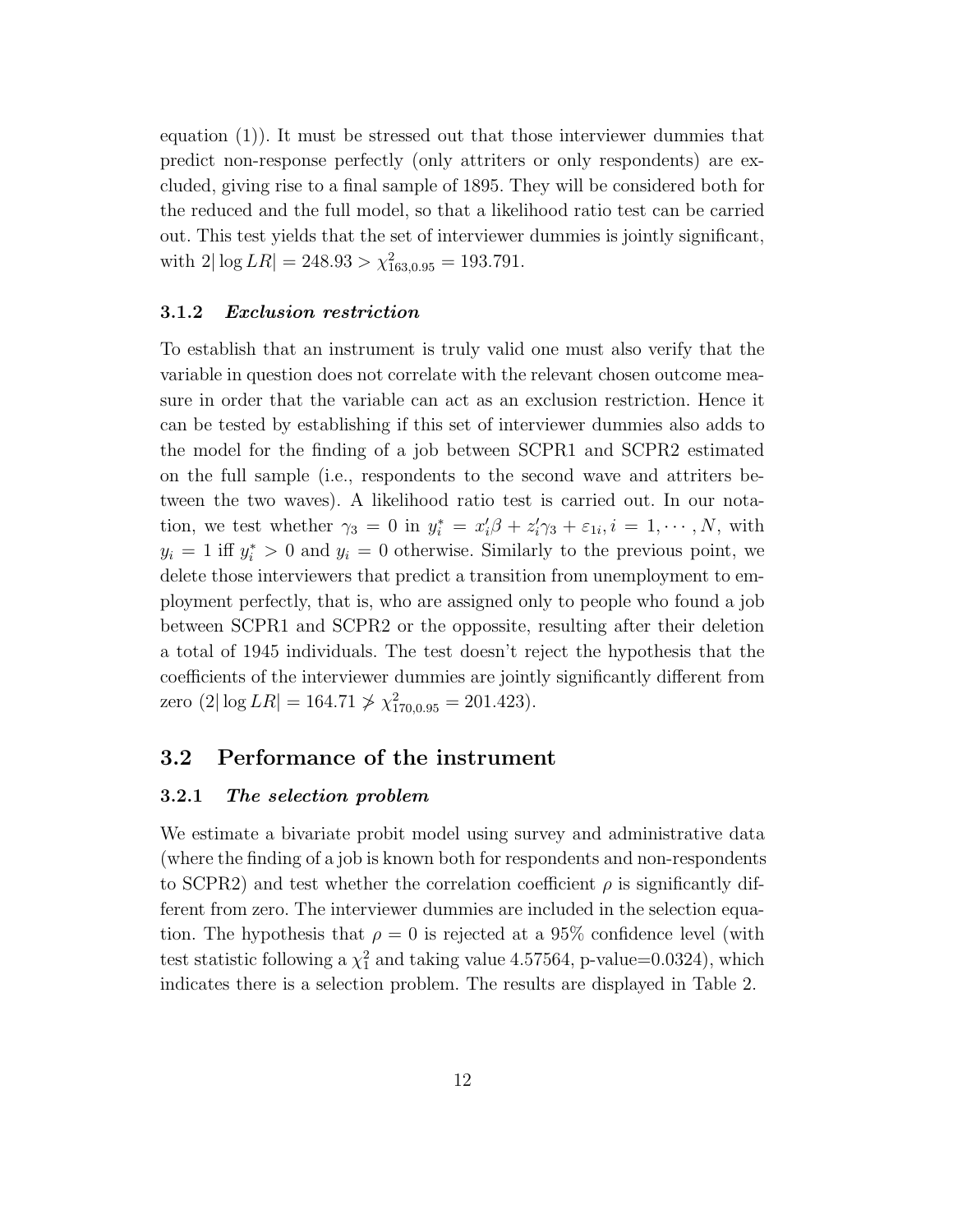| find job between SCPR1-SCPR2  |          |          |
|-------------------------------|----------|----------|
| intercept                     | $-0.511$ | $0.218*$ |
| age                           | $-0.035$ | $0.009*$ |
| age2                          | 0.001    | $0.000*$ |
| female                        | 0.407    | $0.067*$ |
| loc. unemp. rate decline      | 1.251    | $0.598*$ |
| control                       | $-0.090$ | 0.106    |
| living in city area           | $-0.118$ | 0.072    |
| tot.dep. kids                 | $-0.047$ | 0.039    |
| driver lic.                   | 0.165    | $0.062*$ |
| married                       | 0.475    | $0.081*$ |
| respondent in SCPR2           |          |          |
| intercept                     | $-0.050$ | 0.606    |
| age                           | $-0.002$ | $0.010*$ |
| age2                          | 0.001    | 0.001    |
| female                        | 0.199    | $0.076*$ |
| loc. unemp. rate decline      | $-0.118$ | 1.055    |
| control                       | 0.181    | 0.121    |
| living in city area           | 0.045    | 0.102    |
| tot.dep. kids                 | 0.027    | 0.046    |
| driver lic.                   | 0.010    | 0.071    |
| married                       | 0.230    | $0.094*$ |
| interviewer dummies           |          |          |
| -log likelihood = $2267.7342$ |          |          |
| observations $= 1895$         |          |          |

Table 2: Bivariate probit with administrative data Coef. Std. Err.

Explanatory note: An asterisk denotes significance at the  $5\%$  level.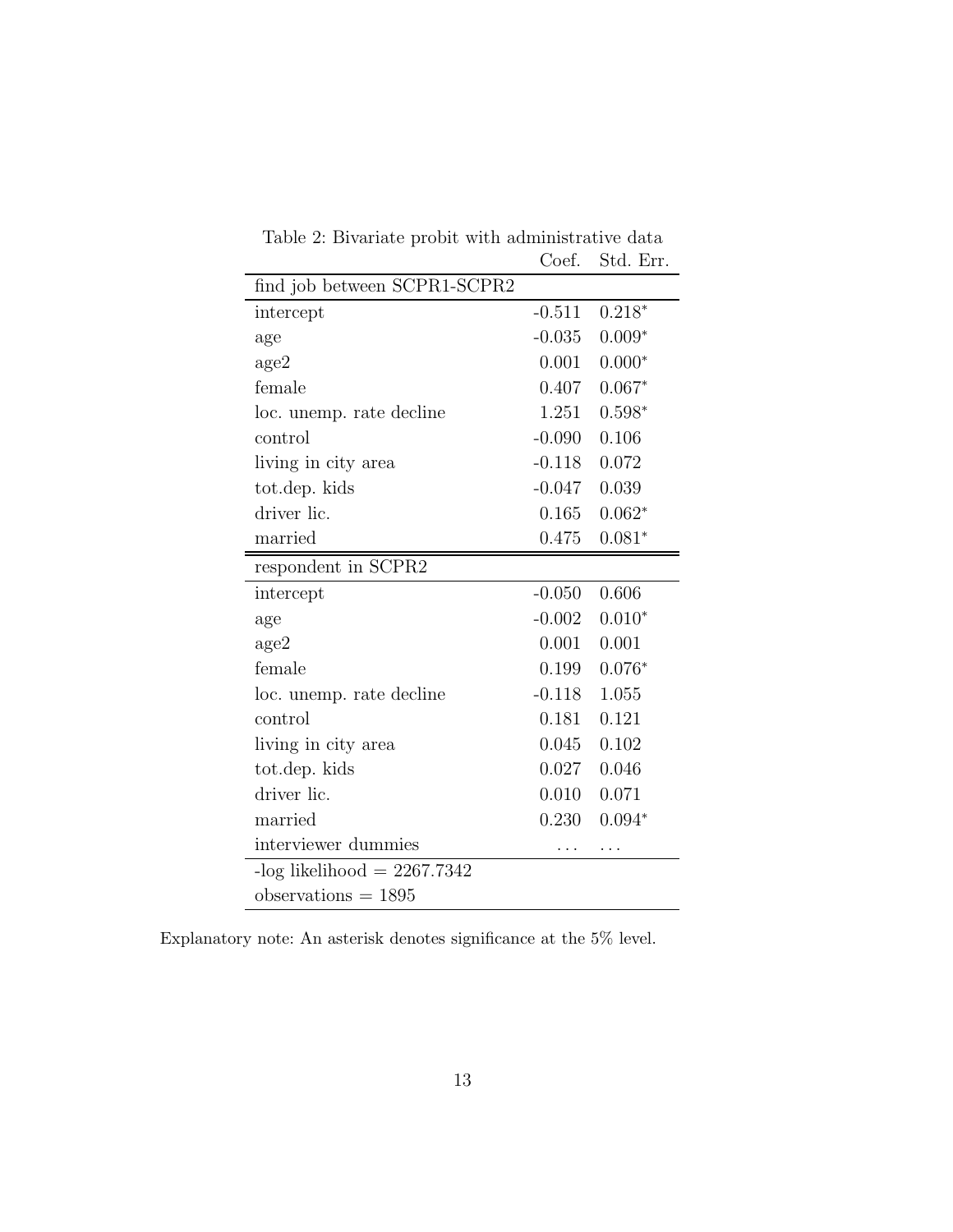#### 3.2.2 Relevance of the instrument

We estimate a parametric sample selection model for a binary outcome including the interviewer dummies in the selection equation (using survey data). We also estimate a probit model for the outcome equation using register and survey data and check their similarity. The results are shown in tables 3 and 4. Note that the number of cases in each table are different, since for the second one the interviewer dummies are not included and so no deletion of perfect predictors takes place. The hypothesis that  $\rho = 0$  is rejected at a 90% confidence level (with test statistic following a  $\chi_1^2$  and taking value 2.89, p-value=0.0889).

#### 3.2.3 Is the selection problem remedied well?

We compare the estimates in the outcome equation in a Heckman selection model to the corresponding estimates when we carry out a probit regression for the outcome equation using only survey data (with a total of 1396 respondents to SCPR2). Tables 3 and 4 display the results.

### 3.3 Checking the validity of the number of interviews and duration of first survey as instruments

We evaluate the validity as instruments of other variables. We consider the time spent in the face-to-face interview in the first wave of the survey. The argument for using such a variable is that a previous, time consuming experience of being surveyed may make the individual less likely to agree to respond in the next survey. Since a linear specification for this variable is too restrictive (and it is insignificant in the selection equation, with test statistic -0.29 and p-value=0.278) we also consider a quadratic and logarithmic specification. Though the conditions to be an exclusion restriction are verified, it is not informative, as it is insignificant in the selection equation (with  $2|LR| = 0.81 \nless \chi^2_{2,0.95} = 5.99146$  in the likelihood ratio test for the joint significance of the parameters in the quadratic case and with test statistic -0.06 and p-value 0.950 in the logarithmic specification).

Another candidate for instrument would be the number of interviews assigned to each interviewer, since it makes sense to think that better interviewers are assigned more interviews based on previous response rates.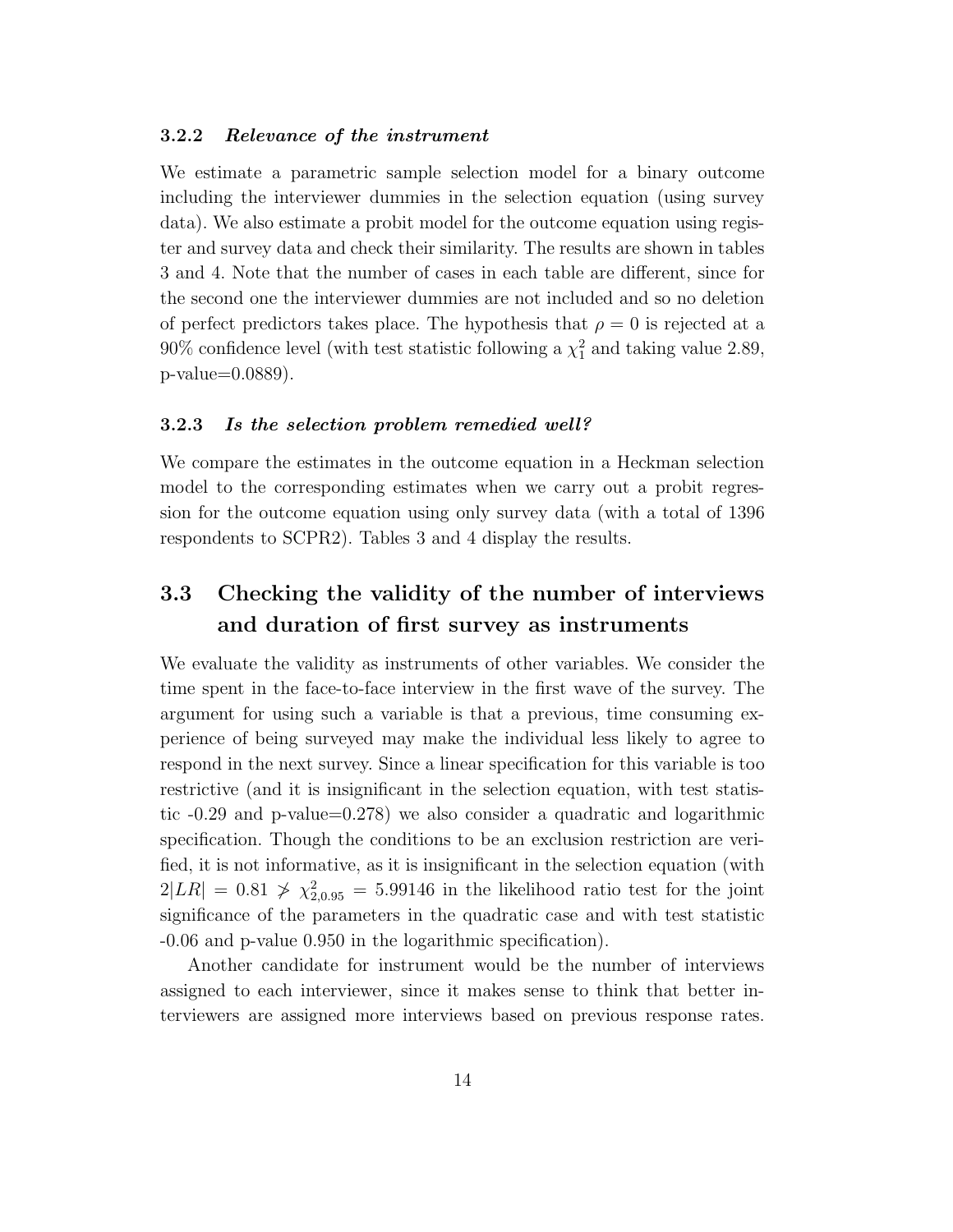|                              | Coef.    | Std. Err. |
|------------------------------|----------|-----------|
| Outcome equation             |          |           |
| intercept                    | $-0.679$ | $0.289*$  |
| age                          | $-0.032$ | $0.011*$  |
| age2                         | 0.001    | $0.000*$  |
| female                       | 0.434    | $0.077*$  |
| loc. unemp. rate decline     | 0.646    | 0.697     |
| control                      | $-0.106$ | 0.123     |
| living in city area          | $-0.114$ | 0.084     |
| tot.dep. kids                | $-0.062$ | 0.046     |
| driver lic.                  | 0.137    | 0.074     |
| married                      | 0.575    | $0.093*$  |
| <i>Selection equation</i>    |          |           |
| intercept                    | $-0.179$ | 0.591     |
| age                          | $-0.006$ | 0.010     |
| age2                         | 0.000    | 0.001     |
| female                       | 0.198    | $0.075*$  |
| loc. unemp. rate decline     | 0.248    | 1.061     |
| control                      | 0.180    | 0.120     |
| living in city area          | 0.026    | 0.101     |
| tot.dep. kids                | 0.028    | 0.045     |
| driver lic.                  | $-0.004$ | 0.071     |
| married                      | 0.237    | $0.093*$  |
| interviewer dummies          |          |           |
| $-log$ likelihood = 1871.842 |          |           |
| $observations = 1895$        |          |           |

Table 3: Probit with sample selection

Explanatory note: An asterisk denotes significance at the  $5\%$  level.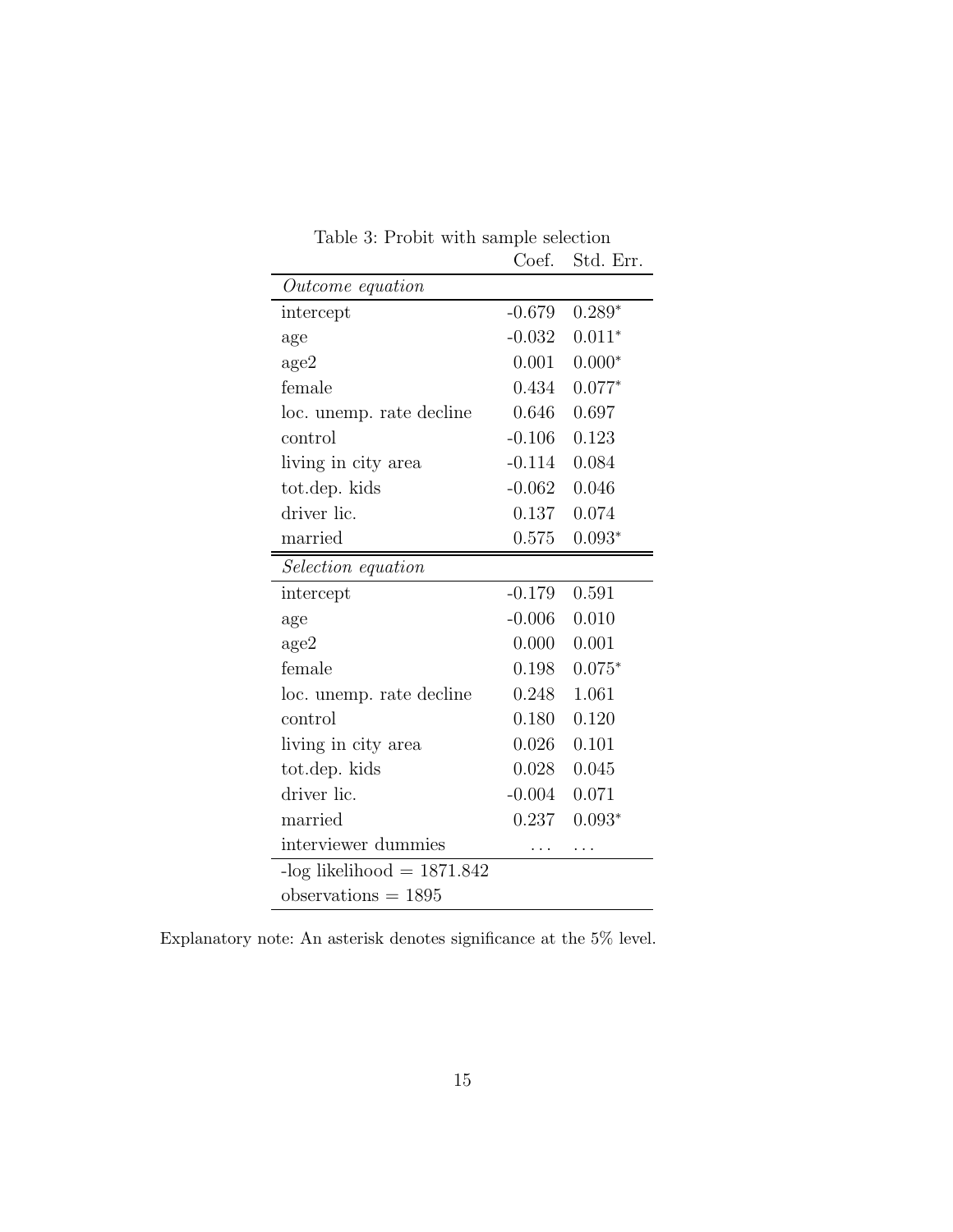|                              |          | Full sample | Survey data |           |  |
|------------------------------|----------|-------------|-------------|-----------|--|
|                              | Coef.    | Std. Err.   | Coef.       | Std. Err. |  |
| find job between SCPR1-SCPR2 |          |             |             |           |  |
| intercept                    | $-0.511$ | $0.212*$    | $-0.379$    | 0.255     |  |
| age                          | $-0.035$ | $0.009*$    | $-0.032$    | $0.011*$  |  |
| age2                         | 0.001    | $0.000*$    | 0.001       | $0.000*$  |  |
| female                       | 0.380    | $0.065*$    | 0.387       | $0.076*$  |  |
| loc. unemp. rate decline     | 1.230    | $0.579*$    | 0.618       | 0.696     |  |
| control                      | $-0.042$ | 0.103       | $-0.069$    | 0.121     |  |
| living in city area          | $-0.098$ | 0.070       | $-0.086$    | 0.085     |  |
| tot.dep. kids                | $-0.050$ | 0.038       | $-0.081$    | 0.045     |  |
| driver lic.                  | 0.158    | $0.061*$    | 0.141       | $0.073*$  |  |
| married                      | 0.464    | $0.079*$    | 0.537       | $0.093*$  |  |
| -log likelihood              |          | 1312.9961   | 910.3783    |           |  |
| observations                 | 2004     |             | 1396        |           |  |

Table 4: Probit on outcome equation

Explanatory note: An asterisk denotes significance at the 5% level.

However, this variable turns out not to be valid, since it is not significant in the selection equation when we run a probit analysis. We reject the hypothesis that this variable is zero with test statistic 1.52 and p-value 0.128 in the linear specification, as well as when taking its logarithm (test statistic 1.10 and p-value 0.273). The same occurs when a quadratic specification is considered  $(2|LR| = 3.14 \nless \nless \nless \nless 2_{0.95} = 5.99146$  in the likelihood ratio test).

The fact that none of these unidimensional variables is valid as an instrument but the multidimensional interviewer identities are, implies that we cannot bound the effect of changes in the explanatory variables (see Bhattacharya et al., 2005), since these bounds are based on a monotonous instrumental variable assumption. Besides, these unidimensional candidates would mean a computational advantage with respect to the interviewer dummies when we turn to semi-nonparametric estimation methods. This would entitle us to consider alternatives that are computationally cumbersome with the case of the interviewer identities (like Klein and Spady, 1993, in combination with the series approach of Newey, 1988). Since these candidates are not valid we have attempted to reduce the number of interviewer dummies by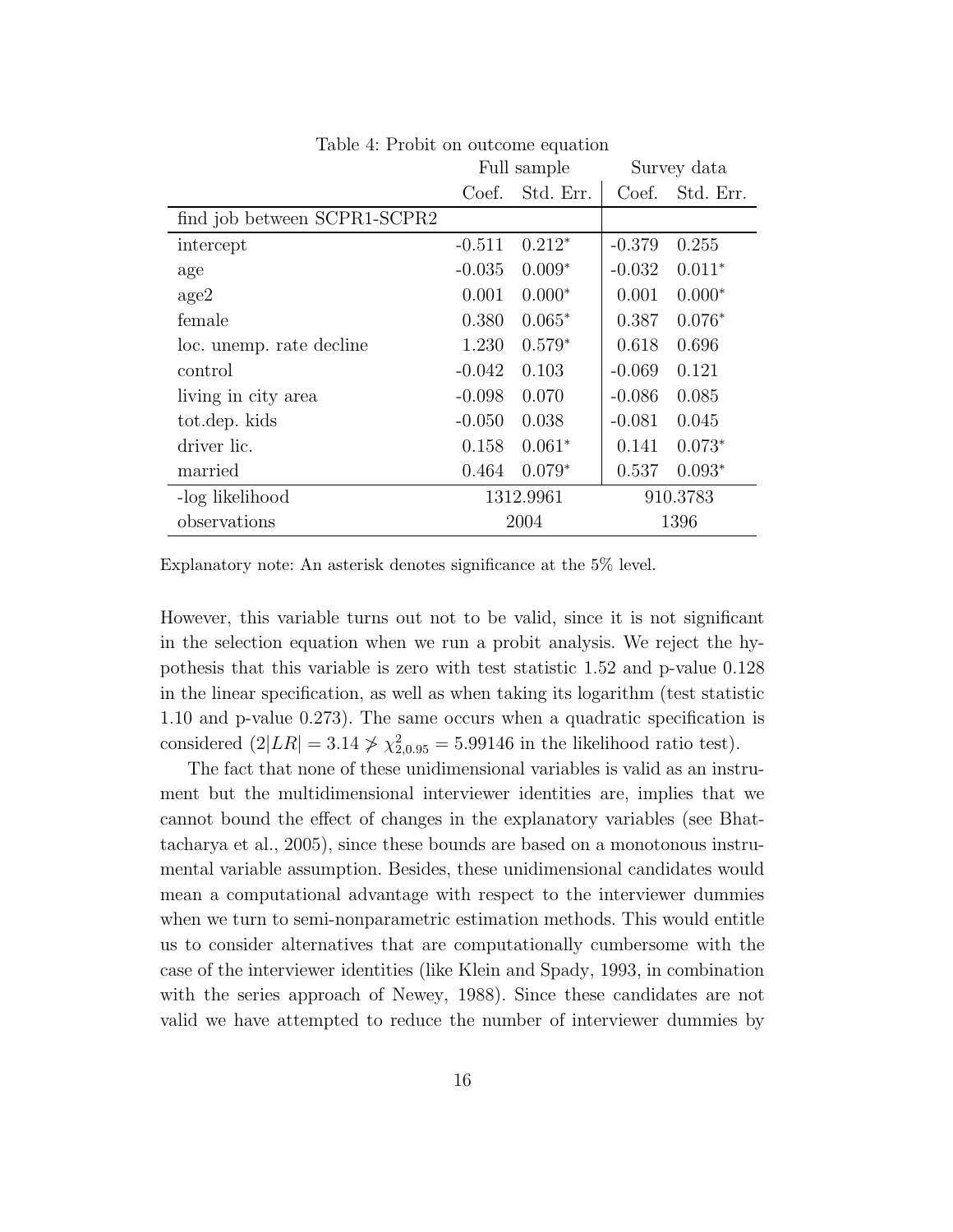deleting those cases with interviewers that are assigned less than a certain number of interviews (5 or 6). We don't obtain a significant reduction (less than  $3\%$ ).

## 4 Extension: semiparametric estimation of binaryoutcome selection models

#### 4.1 Model

So far we have discussed a fully parametric approach to estimate the selection model that assumes bivariate normality of the error terms in the outcome and selection equation. This might be too restrictive. Besides, the sensitivity of the parameter estimates to the distributional assumption has been discussed in the literature (see Manski, 1989). A review of parametric and semi-nonparametric methods to estimate models with sample selection bias can be found in Vella (1998). In this paper we adapt the semi-nonparametric maximum likelihood estimation method of Gallant and Nychka (1987), that approximates the true distribution of the error terms by a Hermite series, to our binary-outcome selection model.

As in section 3, consider a latent endogenous variable  $y_i^*$  with associated indicator function  $y_i$ , that is observed only when  $d_i = 1$ , where:

$$
y_i^* = x_i'\beta + \varepsilon_{1i}; i = 1, \cdots, N
$$
  
\n
$$
d_i^* = z_i'\gamma + \varepsilon_{2i}; i = 1, \cdots, N
$$
  
\n
$$
y_i = 1 \quad \text{iff} \quad y_i^* > 0; y_i = 0 \quad \text{otherwise}
$$
  
\n
$$
d_i = 1 \quad \text{iff} \quad d_i^* > 0; d_i = 0 \quad \text{otherwise}
$$
  
\n
$$
y_i \quad \text{observed iff} \quad d_i = 1
$$

Focusing on the distribution of the error terms  $(\varepsilon_{1i}, \varepsilon_{2i})$ , the loglikelihood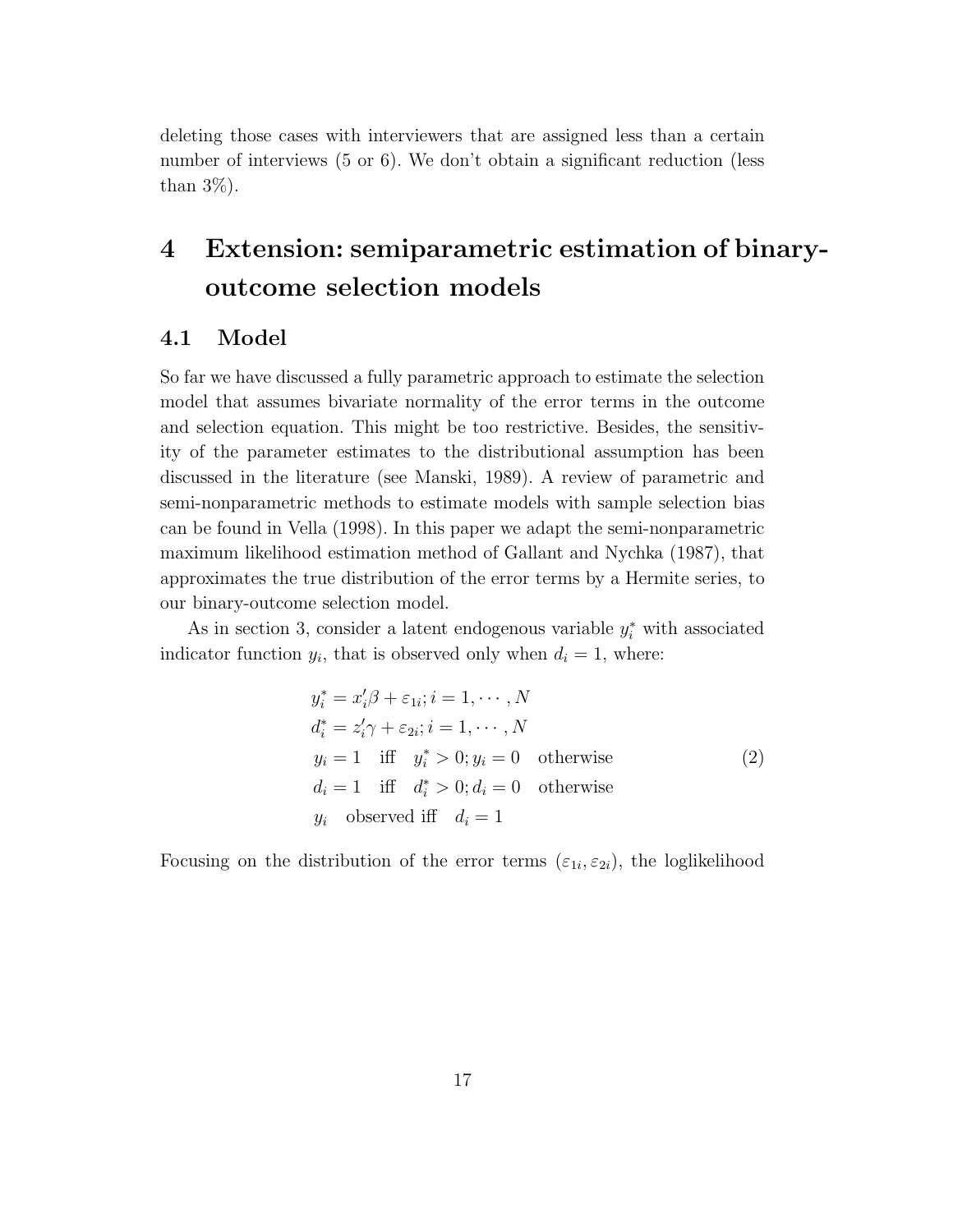function for this model is:

$$
\log L = \sum_{\substack{d_t=1 \\ y_t=1}} \log \left[ \int_{-z'_t \gamma}^{+\infty} \int_{-x'_t \beta}^{+\infty} h(\varepsilon_1, \varepsilon_2) d\varepsilon_1 d\varepsilon_2 \right]
$$
  
+ 
$$
\sum_{\substack{d_t=1 \\ y_t=0}} \log \left[ \int_{-z'_t \gamma}^{+\infty} \int_{-\infty}^{-x'_t \beta} h(\varepsilon_1, \varepsilon_2) d\varepsilon_1 d\varepsilon_2 \right]
$$
  
+ 
$$
\sum_{d_t=0} \log \left[ \int_{-\infty}^{-z'_t \gamma} \int_{-\infty}^{+\infty} h(\varepsilon_1, \varepsilon_2) d\varepsilon_1 d\varepsilon_2 \right].
$$
 (3)

Gallant and Nychka propose  $h$  to be of the form:

$$
h(\varepsilon_1, \varepsilon_2) = \left[ \sum_{i=0}^{K} \sum_{j=0}^{K} \alpha_{ij} \varepsilon_1^i \varepsilon_2^j \right]^2 e^{\frac{-\varepsilon_1^2}{\delta_1^2}} e^{\frac{-\varepsilon_2^2}{\delta_2^2}}
$$
  
= 
$$
\sum_{i,j,k,l=0}^{K} \alpha_{ij} \alpha_{kl} \varepsilon_1^{i+k} \varepsilon_2^{j+l} e^{-\frac{\varepsilon_1^2}{\delta_1^2}} e^{-\frac{\varepsilon_2^2}{\delta_2^2}}.
$$
 (4)

This combination of linear univariate standard normal densities will be used to approximate the true density of the error terms. To ensure integration to 1 the former expression must be divided by:

$$
S = \int_{-\infty}^{+\infty} \int_{-\infty}^{+\infty} h(\varepsilon_1, \varepsilon_2) d\varepsilon_1 d\varepsilon_2,
$$

Since the  $\alpha$ 's are identified up to a scale only, they can be normalized by, e.g., setting  $\alpha_{00} = 1$ . Besides, for the means of  $\varepsilon_1$  and  $\varepsilon_2$  to be equal to zero some restrictions on the  $\alpha_{ij}$  can be imposed. For the case  $K = 1$  these restrictions are  $\alpha_{01} = \alpha_{10} = 0$ , but for  $K \geq 2$  they become more complicated. In this case, we could proceed as suggested by Melenberg and van Soest (1993): restricting the intercepts in both the selection and the outcome equation. On the other hand, for the identification of the scales of equations in (2) we can set  $\delta_1 = \sqrt{2}$  and  $\delta_2 = \sqrt{2}$  (that is, we normalize by setting  $\sigma_1^2 = \delta_1^2/2 = 1$ and  $\sigma_2^2 = \delta_2^2/2 = 1$ ). Note that if  $K = 0$  then h boils down to a bivariate normal distribution with zero correlation between  $\varepsilon_1$  and  $\varepsilon_2$ .

Gallant and Nychka's choice of  $h$  as a Hermite form is quite advantageous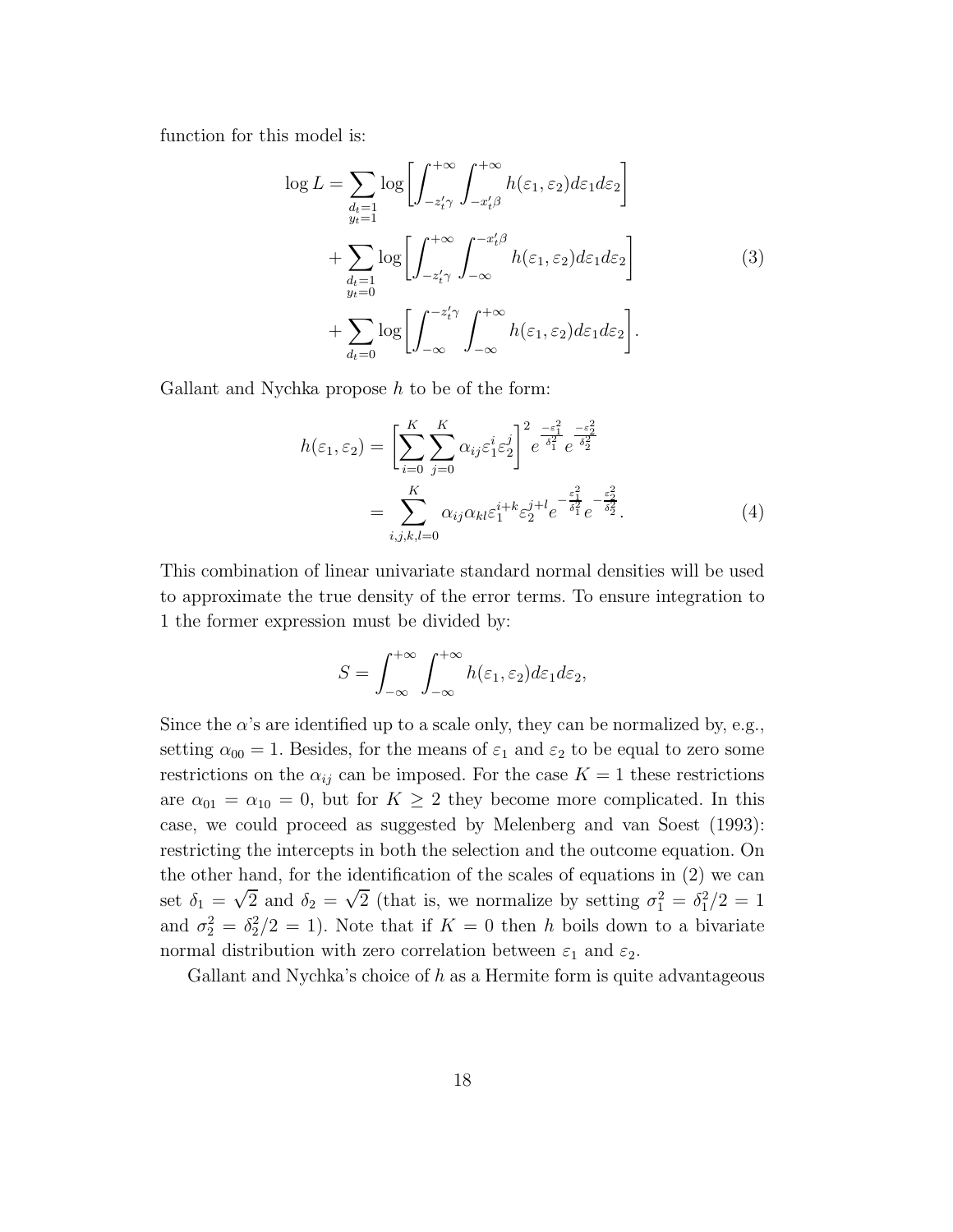computationally, since with it expression (3) becomes:

$$
\log L = \sum_{\substack{d_t=1 \ y_t=1}} \log \left[ \sum_{i,j,k,l=0}^K \alpha_{ij} \alpha_{kl} I_{j+l}(-z'_t \gamma, +\infty; \sqrt{2}) \cdot I_{i+k}(-x'_t \beta, +\infty; \sqrt{2}) \right]
$$
  
+ 
$$
\sum_{\substack{d_t=1 \ y_t=0}} \log \left[ \sum_{i,j,k,l=0}^K \alpha_{ij} \alpha_{kl} I_{j+l}(-z'_t \gamma, +\infty; \sqrt{2}) \cdot I_{i+k}(-\infty, -x'_t \beta; \sqrt{2}) \right]
$$
  
+ 
$$
\sum_{d_t=0} \log \left[ \sum_{i,j,k,l=0}^K \alpha_{ij} \alpha_{kl} I_{j+l}(-\infty, -z'_t \gamma; \sqrt{2}) \cdot I_{i+k}(-\infty, +\infty; \sqrt{2}) \right]
$$
  
- 
$$
\sum_{d_t,y_t} \log \left[ \sum_{i,j,k,l=0}^K \alpha_{ij} \alpha_{kl} I_{j+l}(-\infty, +\infty; \sqrt{2}) \cdot I_{i+k}(-\infty, +\infty; \sqrt{2}) \right],
$$

where:

$$
I_k(a, b; \delta) = \int_a^b u^k e^{\frac{-u^2}{\delta^2}} du.
$$

By partial integration it can be obtained (see Van der Klaauw and Koning, 2003) that:

$$
\delta\sqrt{\pi}\left(\Phi\left(\frac{\sqrt{2}b}{\delta}\right) - \Phi\left(\frac{\sqrt{2}a}{\delta}\right)\right), k = 0
$$
\n
$$
\frac{\delta^2}{\delta^2}\left(\exp\left(-a^2/\delta^2\right) - \exp\left(-b^2/\delta^2\right)\right), k = 1
$$

$$
I_k(a, b; \delta) = \begin{cases} \frac{\delta^2}{2} \left( \exp(-a^2/\delta^2) - \exp(-b^2/\delta^2) \right) & , k = 1 \\ \frac{\delta^2}{2} \left( a^{k-1} \exp(-a^2/\delta^2) - b^{k-1} \exp(-b^2/\delta^2) \right) + \frac{(k-1)\delta^2}{2} I_{k-2}(a, b; \delta) & , k \ge 2. \end{cases}
$$

For a particular  $K$  we can estimate this selection model by maximum likelihood like a parametric model. Gallant and Nychka show that the estimates of  $\beta$  and  $\gamma$  are consistent providing K tends to infinity as the sample size increases.

As an extension, a bivariate normal density can be considered instead of the univariate densities product. This generalized semi-nonparametric approach enables us to develop a normality test in line with Van der Klaauw and Koning (2003), for our particular case with a binary outcome, in the Appendix. The power of this test is expected to be lower than in their case, given the limited information contained in the outcome variable. The joint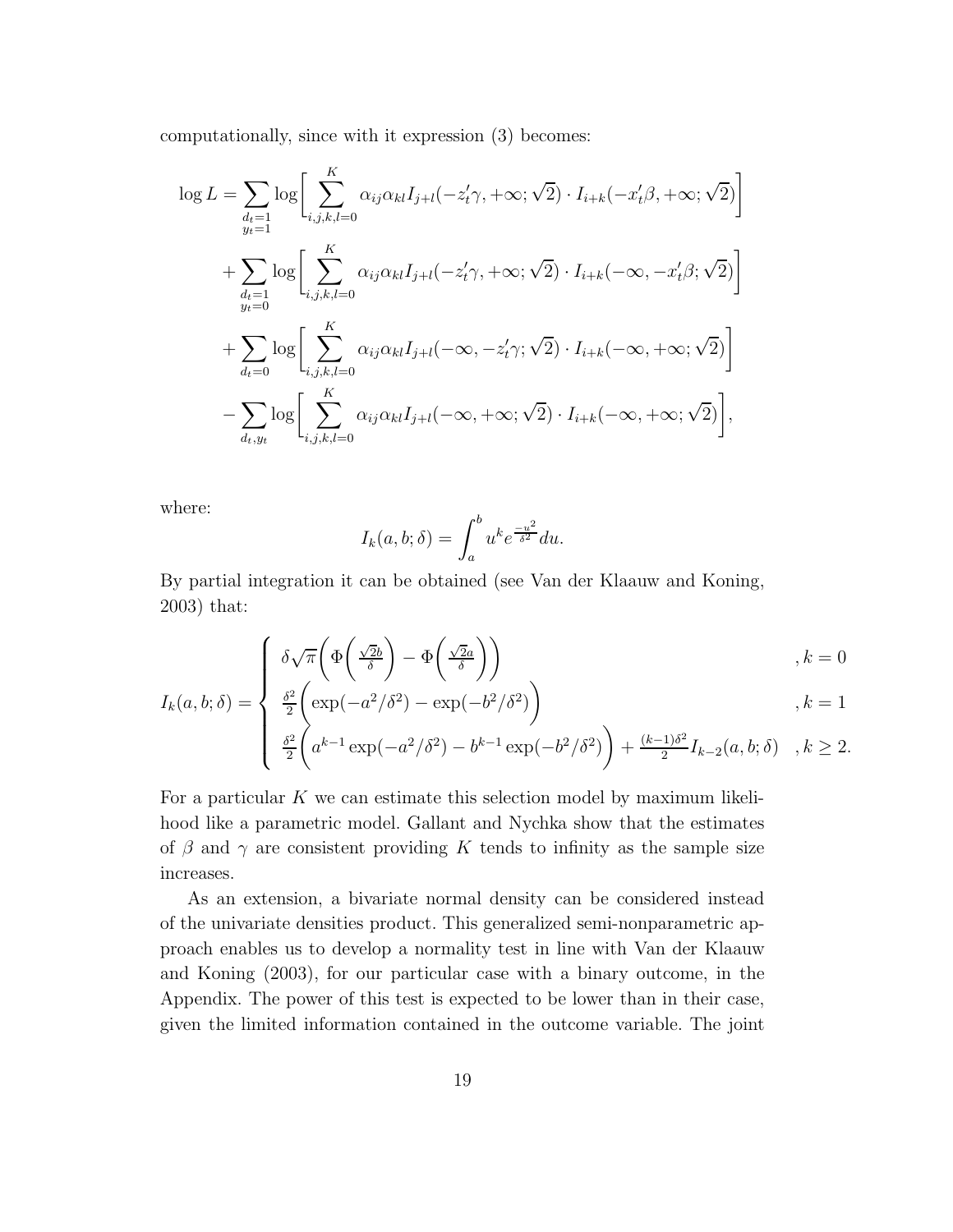density of the error terms is now:

$$
h(\varepsilon_1, \varepsilon_2) = \sum_{i,j,k,l=0}^{K} \alpha_{ij} \alpha_{kl} \varepsilon_1^{i+k} \varepsilon_2^{j+l} \exp\left(-\varepsilon' \Sigma^{-1} \varepsilon\right).
$$
 (5)

Again the scale normalizations and conditions for identification for the more restrictive density above apply to this case  $^1$  , and the density must be divided by  $S = \int_{-\infty}^{+\infty} \int_{-\infty}^{+\infty} h(\varepsilon_1, \varepsilon_2) d\varepsilon_1 d\varepsilon_2$ . The following integrals will have to be solved:

$$
\int_a^b \int_c^d h(\varepsilon_1, \varepsilon_2) d\varepsilon_1 d\varepsilon_2 = \sum_{i,j,k,l=0}^K \alpha_{ij} \alpha_{kl} \int_a^b \int_c^d \varepsilon_1^{i+k} \varepsilon_2^{j+l} \exp\left(-\varepsilon' \Sigma^{-1} \varepsilon\right) d\varepsilon_1 d\varepsilon_2.
$$

Expressing this in terms of the bivariate normal pdf, the conditional normal pdf and the univariate normal pdf, those integrals are:<sup>2</sup>

$$
\int_{a}^{b} \int_{c}^{d} \varepsilon_1^{i+k} \varepsilon_2^{j+l} \phi(\varepsilon_1, \varepsilon_2) d\varepsilon_1 d\varepsilon_2 = \int_{a}^{b} \varepsilon_2^{j+l} \phi(\varepsilon_2) \int_{c}^{d} \varepsilon_1^{i+k} \phi(\varepsilon_1 | \varepsilon_2) d\varepsilon_1 d\varepsilon_2. \tag{6}
$$

As a first step, we compute  $\int_c^d \varepsilon_1^{i+k} \phi(\varepsilon_1 | \varepsilon_2) d\varepsilon_1$ , which leads to:

$$
\int_c^d \varepsilon_1^{i+k} \exp\left[ -\frac{(\varepsilon_1 - \rho \sigma_1 \varepsilon_2/\sigma_2)^2}{2\sigma_1^2 (1-\rho^2)} \right] d\varepsilon_1.
$$

With the change of variable  $u = (\varepsilon_1 - \rho \sigma_1 \varepsilon_2/\sigma_2)/(\sigma_1 \sqrt{1-\rho^2})$  we have:

$$
\int_m^n (\sigma_1 \sqrt{1 - \rho^2} u + \rho \sigma_1 \varepsilon_2 / \sigma_2)^{i+k} \exp(-u^2/2) du,
$$

where:

$$
m = \frac{c - \rho \sigma_1 \varepsilon_2 / \sigma_2}{\sigma_1 \sqrt{(1 - \rho^2)}}
$$

$$
n = \frac{d - \rho \sigma_1 \varepsilon_2 / \sigma_2}{\sigma_1 \sqrt{(1 - \rho^2)}}.
$$

For the case when  $K = 1$ , we would have to solve these integrals for  $i + k =$ 0, 1, 2. Again, using the formulae in Van der Klaauw and Koning (2003):

<sup>&</sup>lt;sup>1</sup>In this case, we fix elements  $\Sigma_{11} = \Sigma_{22} = \sqrt{2}$ , which is equivalent to fixing  $\sigma_{11} =$  $\sigma_{22} = 1$  if we express (5) in terms of the bivariate normal density.

<sup>&</sup>lt;sup>2</sup>Since constants that are common for any  $i, j, k, l$  cancel out when substracting S, they are not considered. From now on, multiplying constants verifying this will be omitted.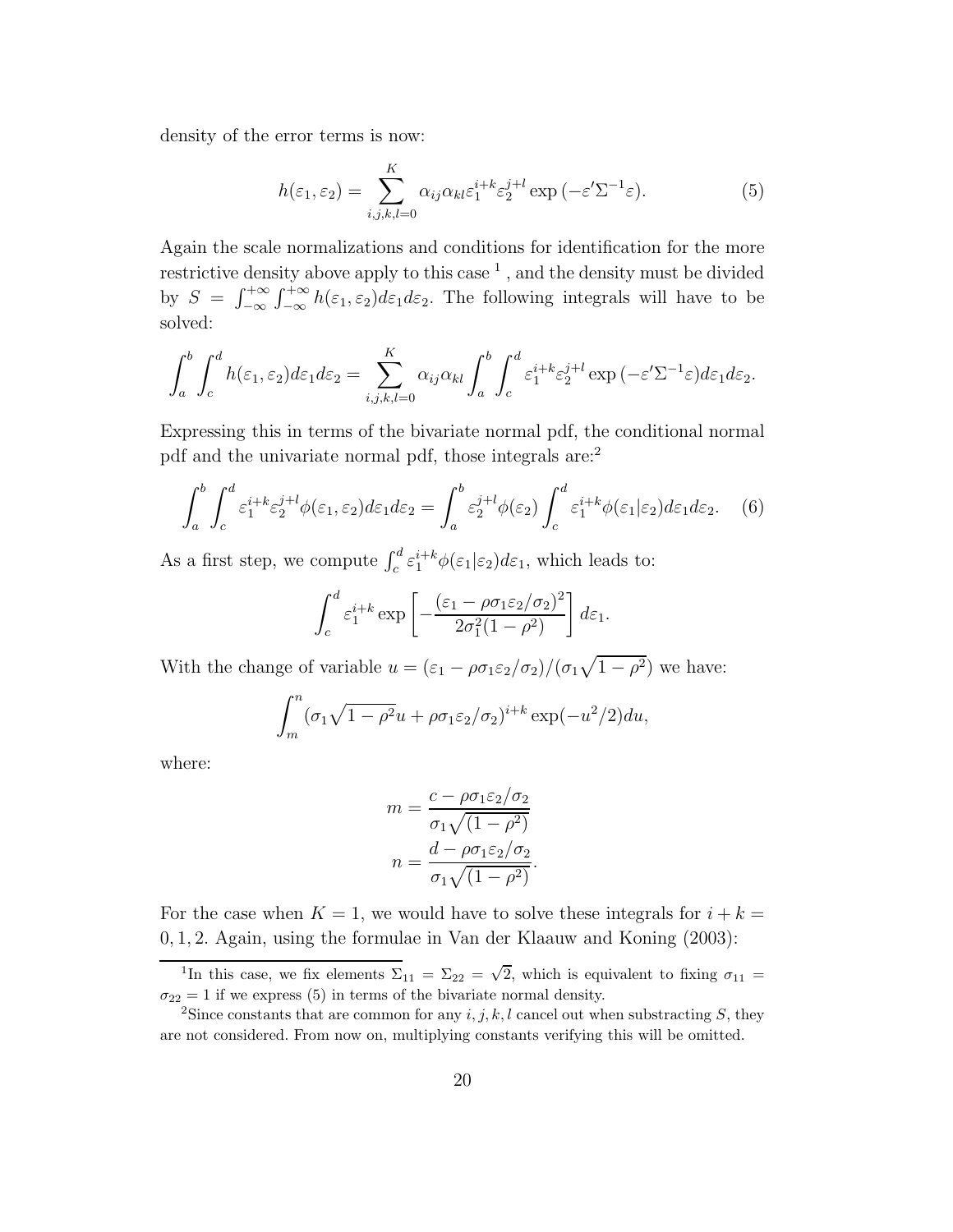$$
\begin{cases}\nI_0(m, n; 2) & , i + k = 0 \\
\sigma_1 \sqrt{1 - \rho^2} I_1(m, n; 2) + \rho \sigma_1 \varepsilon_2 / \sigma_2 I_0(m, n; 2) & , i + k = 1 \\
\sigma_1^2 (1 - \rho^2) I_2(m, n; 2) + 2 \sigma_1^2 \rho \sqrt{1 - \rho^2} \varepsilon_2 / \sigma_2 I_1(m, n; 2) \\
+ (\rho \sigma_1 \varepsilon_2 / \sigma_2)^2 I_0(m, n; 2) & , i + k = 2.\n\end{cases}
$$

Then the second step will in equation (6) will be to compute the following integrals by quadrature methods:

$$
\begin{cases}\n\int_{a}^{b} \varepsilon_{2}^{j+l} \phi(\varepsilon_{2}) I_{0}(m, n; \sqrt{2}) d\varepsilon_{2} & , i + k = 0 \\
\sigma_{1} \sqrt{1 - \rho^{2}} \int_{a}^{b} \varepsilon_{2}^{j+l} \phi(\varepsilon_{2}) I_{1}(m, n; \sqrt{2}) d\varepsilon_{2} & , i + k = 1 \\
+\rho \sigma_{1} / \sigma_{2} \int_{a}^{b} \varepsilon_{2}^{j+l+1} \phi(\varepsilon_{2}) I_{0}(m, n; \sqrt{2}) d\varepsilon_{2} & , i + k = 1 \\
\sigma_{1}^{2} (1 - \rho^{2}) \int_{a}^{b} \varepsilon_{2}^{j+l} \phi(\varepsilon_{2}) I_{2}(m, n; \sqrt{2}) d\varepsilon_{2} & +2\sigma_{1}^{2} \rho \sqrt{1 - \rho^{2}} / \sigma_{2} \int_{a}^{b} \varepsilon_{2}^{j+l+1} \phi(\varepsilon_{2}) I_{1}(m, n; \sqrt{2}) d\varepsilon_{2} & , i + k = 2 \\
+(\rho \sigma_{1} / \sigma_{2})^{2} \int_{a}^{b} \varepsilon_{2}^{j+l+2} \phi(\varepsilon_{2}) I_{0}(m, n; \sqrt{2}) d\varepsilon_{2} & , i + k = 2.\n\end{cases}
$$

If  $K = 0$  this reduces to the parametric case when the joint distribution of the error terms is assumed to be bivariate normal.

Finally, it must be stressed out that for both methods described in this section K grows to infinity as the sample size increases, and it must grow at a fast enough rate to achieve consistency (though its asymptotic distribution hasn't been derived yet). In the literature Gallant and Nychka's method is applied to different values of  $K$  out of which the most appealing is selected (see Melenberg and van Soest, 1993, or Gabler et al., 1993).

### 4.2 Monte Carlo simulations

The following experiment is considered:

$$
y_i^* = \beta_0 + \beta_1 x_i + \beta_2 w_i + \varepsilon_{1i}
$$
  
\n
$$
d_i^* = \gamma_0 + \gamma_1 v_i + \gamma_2 w_i + \varepsilon_{2i}, \qquad i = 1, \cdots, N,
$$

with true parameters  $\beta_1 = 1, \beta_2 = .5, \beta_3 = -.5, \gamma_1 = 1, \gamma_2 = -1, \gamma_3 = 1$ . The exogenous variables  $x_i$  and  $v_i$  are independently  $N(0, 3)$  distributed and  $w_i$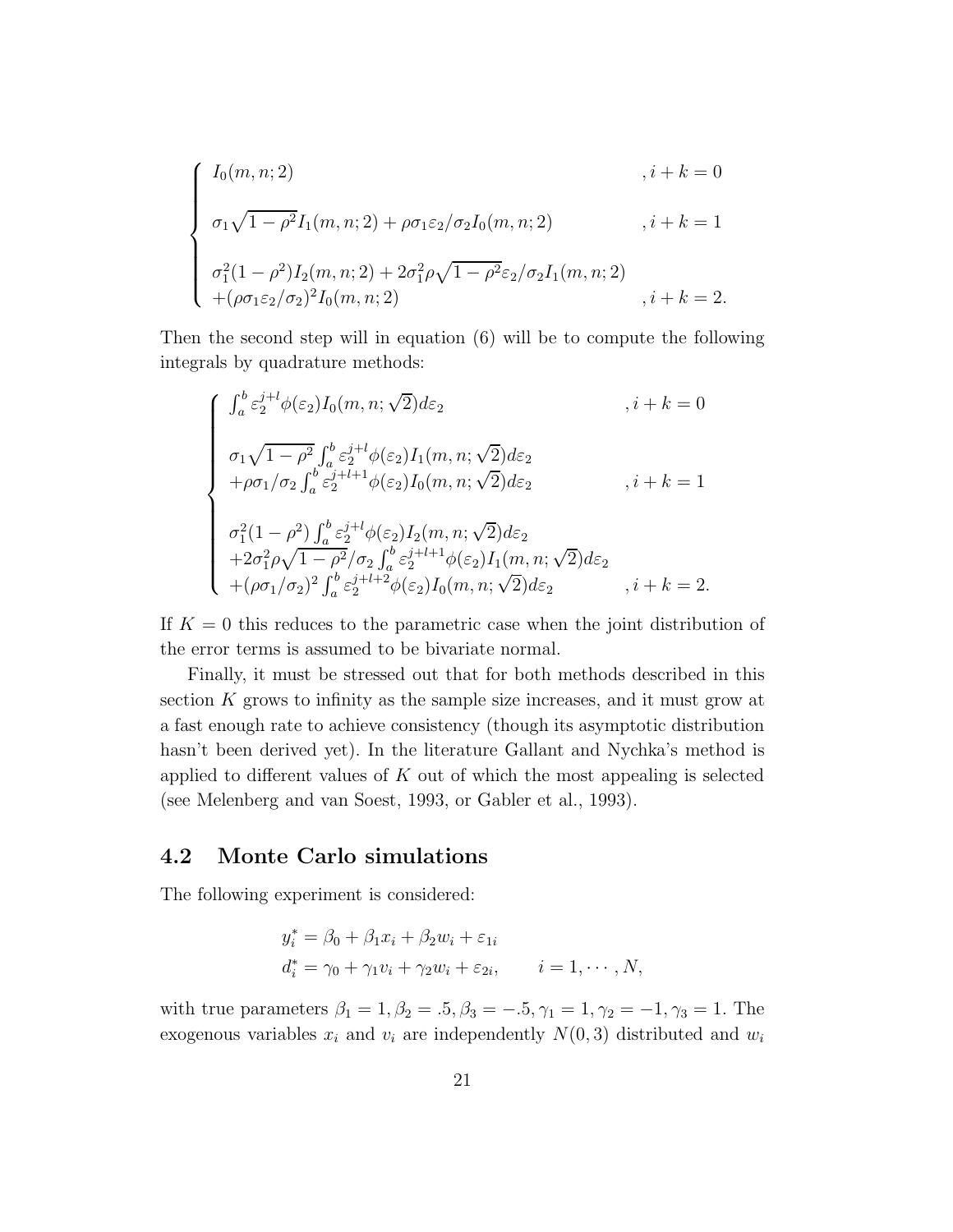is distributed uniformly on  $[-3,3]$ . For all experiments it is imposed that:

$$
\Sigma = \left(\begin{array}{cc} 1 & 0.5\\ 0.5 & 1 \end{array}\right)
$$

The errors  $(\varepsilon_1, \varepsilon_2)$  are drawn, from a bivariate normal distribution with mean 0, a bivariate  $t$  distribution and a centered chi-squared distribution. For the first case we take  $(\varepsilon_1, \varepsilon_2)' = C \cdot (u_1, u_2)'$ , where  $u_1$  and  $u_2$  are independent draws of a standard normal distribution and:

$$
C = \left(\begin{array}{cc} 1 & 0\\ 0.5 & 0.86603 \end{array}\right)
$$

is the Cholesky decomposition such that  $\Sigma = CC'$ . In the bivariate t distribution we take  $(\varepsilon_1, \varepsilon_2)' = C \cdot (u_1/\sqrt{3}, u_2/\sqrt{3})'$ , where  $u_1$  and  $u_2$  are independent draws from a  $t_3$  distribution. Similarly, for the chi-squared we take  $(\varepsilon_1, \varepsilon_2)' = C \cdot ((u_1 - 2)/2, (u_2 - 3)/\sqrt{6})'$ , with  $u_1$  and  $u_2$  being independent draws of independent chi-squared distributions with 2 and 3 degrees of freedom, respectively. A total of 100 simulations are performed for each case, using samples of size  $n = 500$ . It would be convenient to extend this to bigger samples, with e.g.  $n = 1000$  (though the time for computations would be then disproportionally long, especially for the generalized semi-nonparametric approach, that uses quadrature methods).

Results for the semi-nonparametric (SNP) approach are given, as well as for the generalized semi-nonparametric approach (GSNP). We show the results for  $K = 1$  with restrictions on the  $\alpha_{ij}$ 's for SNP and GSNP. The corresponding estimates for  $K = 1, 2, 3$  using Melenberg and van Soest's approach for SNP are also presented. Note that the GSNP case for the latter has only been estimated for  $K = 1$ , since it becomes computationally costly. The fully parametric method performs very well for all three different distribution of the disturbances. Under Melenberg and van Soest's approach, and because the true values of the intercepts are not zero, we expect some  $\alpha$ 's to differ from zero to allow for a nonzero mean of the joint distribution of the disturbances. In the cases of the experiment, it seems that in general increasing the value of  $K$  originates imprecise estimates, as well as a significant increase in computational time.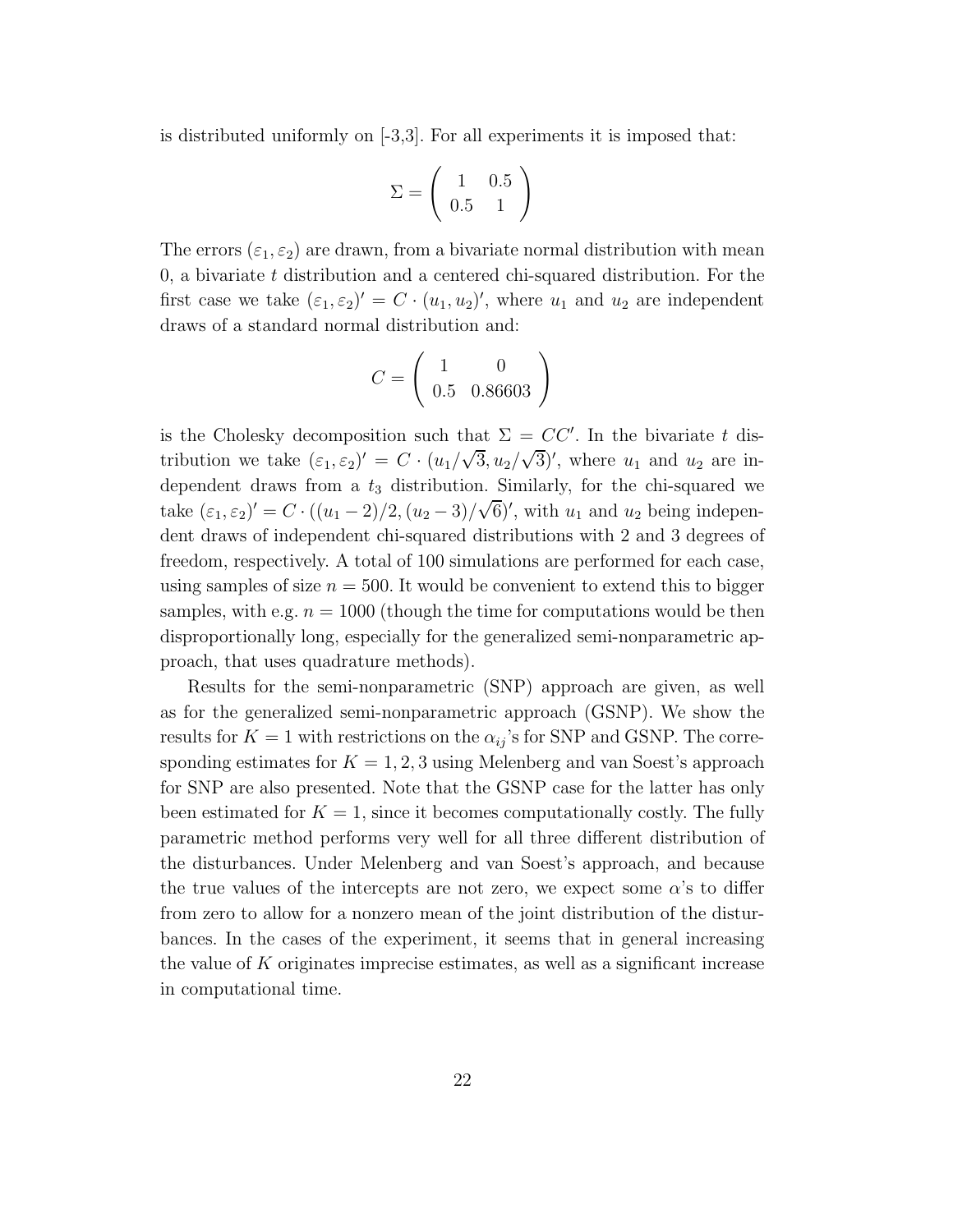| $N = 500, K = 1$ |         | Parametric |          | <b>SNP</b> |          | <b>GSNP</b> |
|------------------|---------|------------|----------|------------|----------|-------------|
| $\beta_0$        | 0,99    | (0, 158)   | 1,14     | (0,137)    | 0,98     | (0,224)     |
| $\beta_1$        | 0,50    | (0,070)    | 0,56     | (0,085)    | 0,49     | (0,122)     |
| $\beta_2$        | $-0,50$ | (0,084)    | $-0,57$  | (0,080)    | $-0,50$  | (0,123)     |
| $\gamma_0$       | 1,02    | (0,114)    | 1,11     | (0,144)    | 0,98     | (0,195)     |
| $\gamma_1$       | $-1,00$ | (0,102)    | $-1,09$  | (0,133)    | $-0,97$  | (0,189)     |
| $\gamma_2$       | 1,01    | (0,095)    | 1,10     | (0,132)    | 0,97     | (0,199)     |
| $\rho$           | 0,55    | (0,222)    | $\theta$ |            | 0,28     | (0, 465)    |
| $\alpha_{01}$    | 0       |            | $\Omega$ |            | $\theta$ |             |
| $\alpha_{10}$    | 0       |            | $\theta$ |            | $\theta$ |             |
| $\alpha_{11}$    | 0       |            | 0,30     | (0,177)    | 0,12     | (0, 267)    |
| -log-likl        | 251,42  |            | 251,76   |            | 251,22   |             |

Table 5: Gallant and Nychka estimates with restrictions on  $\alpha_{ij}$ 's with bivariate normal distributed disturbances (Standard errors between parentheses)

### 4.3 Results for the data

We apply the semi-nonparametric approach of Gallant and Nychka for  $K =$ 1 with restrictions on the  $\alpha$ 's, as well as for  $K = 1$  with restrictions on the intercepts to our data (see Melenberg and van Soest, 1993). Table 11 compares these results to those using a fully parametric assumption for the distribution of the error terms. The results when fixing the  $\alpha$ 's are very close to the those of the parametric model, whereas when restricting the intercepts some differences are observed.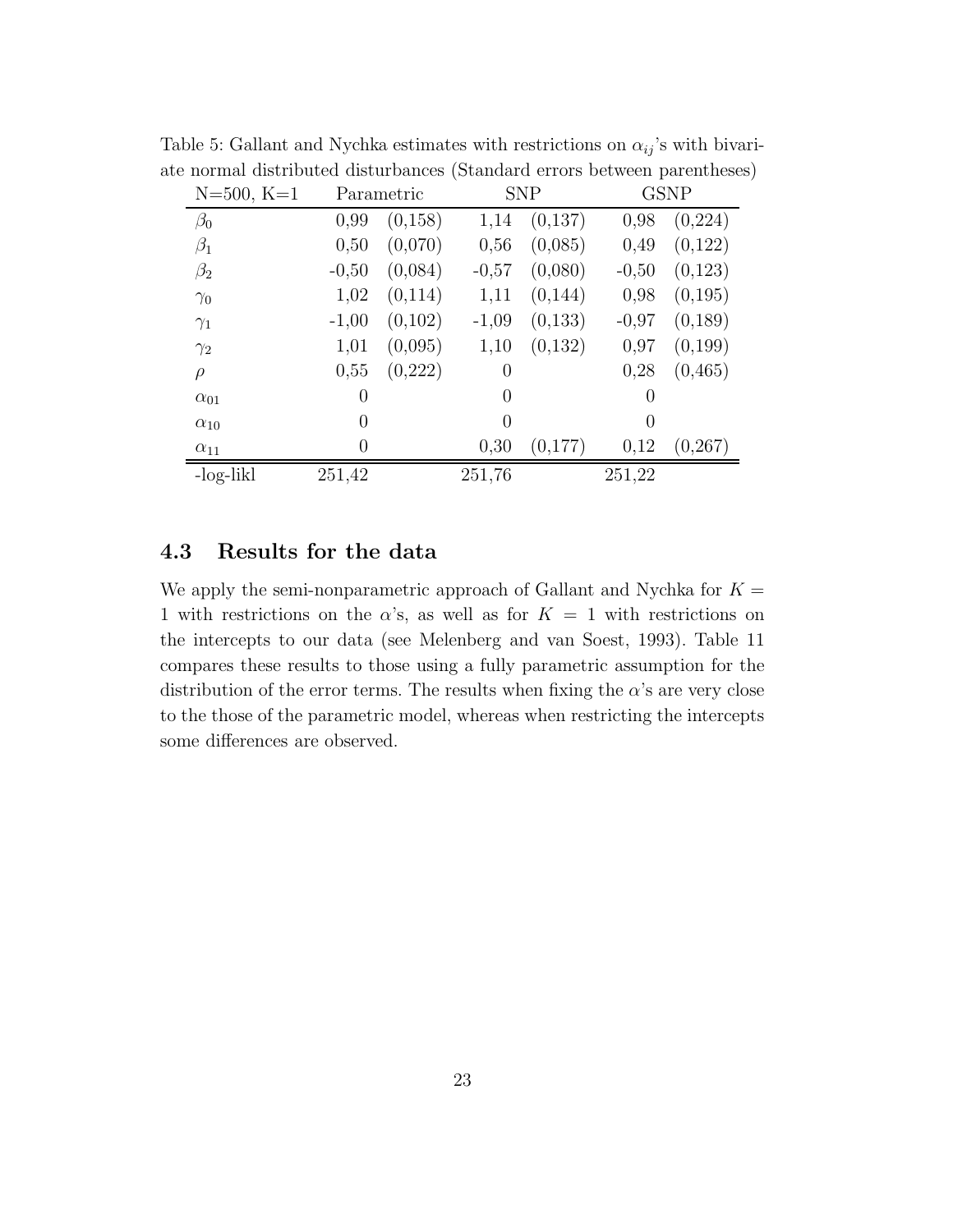| $N = 500$     |                  | <b>GSNP</b> | <b>SNP</b>     |                  |                |          |                |          |  |
|---------------|------------------|-------------|----------------|------------------|----------------|----------|----------------|----------|--|
|               |                  |             |                | $\mathbf{K}{=}1$ |                | $K=2$    | $K=3$          |          |  |
| $\beta_0$     | $\overline{0}$   |             | $\overline{0}$ |                  | $\overline{0}$ |          | $\overline{0}$ |          |  |
| $\beta_1$     | 0,46             | (0,060)     | 0,42           | (0,054)          | 0,51           | (0,078)  | 0,61           | (0,109)  |  |
| $\beta_2$     | $-0,46$          | (0,070)     | $-0,45$        | (0,050)          | $-0,51$        | (0,074)  | $-0,62$        | (0,128)  |  |
| $\gamma_0$    | $\boldsymbol{0}$ |             | $\overline{0}$ |                  | $\overline{0}$ |          | $\overline{0}$ |          |  |
| $\gamma_1$    | $-0,91$          | (0,099)     | $-0,87$        | (0,081)          | $-1,01$        | (0,127)  | $-1,20$        | (0,182)  |  |
| $\gamma_2$    | 0,91             | (0,095)     | 0,86           | (0,074)          | 1,01           | (0,120)  | 1,19           | (0,171)  |  |
| $\rho$        | 0,61             | (0, 233)    | $\theta$       |                  | $\overline{0}$ |          | $\overline{0}$ |          |  |
| $\alpha_{01}$ | 0,52             | (0, 287)    | 0,53           | (0,097)          | 0,28           | (0,143)  | 0,41           | (0,317)  |  |
| $\alpha_{02}$ |                  |             |                |                  | $-0,09$        | (0,064)  | $-0,17$        | (0, 191) |  |
| $\alpha_{03}$ |                  |             |                |                  |                |          | $-0,05$        | (0,066)  |  |
| $\alpha_{10}$ | 0,24             | (0,380)     | 0,60           | (0,128)          | 0,23           | (0,209)  | 0,45           | (0, 396) |  |
| $\alpha_{11}$ | 0,17             | (0, 166)    | 0,45           | (0,100)          | 0,47           | (0,108)  | 0,44           | (0, 409) |  |
| $\alpha_{12}$ |                  |             |                |                  | 0,16           | (0,069)  | $-0,05$        | (0,214)  |  |
| $\alpha_{13}$ |                  |             |                |                  |                |          | $-0,06$        | (0,085)  |  |
| $\alpha_{20}$ |                  |             |                |                  | $-0,14$        | (0, 126) | $-0,23$        | (0, 225) |  |
| $\alpha_{21}$ |                  |             |                |                  | 0,17           | (0,073)  | $-0,04$        | (0,211)  |  |
| $\alpha_{22}$ |                  |             |                |                  | 0,10           | (0,047)  | 0,05           | (0,175)  |  |
| $\alpha_{23}$ |                  |             |                |                  |                |          | 0,01           | (0,056)  |  |
| $\alpha_{30}$ |                  |             |                |                  |                |          | $-0,07$        | (0,103)  |  |
| $\alpha_{31}$ |                  |             |                |                  |                |          | $-0,07$        | (0,095)  |  |
| $\alpha_{32}$ |                  |             |                |                  |                |          | 0,01           | (0,056)  |  |
| $\alpha_{33}$ |                  |             |                |                  |                |          | 0,01           | (0,018)  |  |
| -log-likl     | 251,09           |             | 253,78         |                  | 250,92         |          | 249,24         |          |  |

Table 6: Gallant and Nychka estimates with Melenberg and van Soest approach with bivariate normal distributed disturbances (Standard errors between parentheses)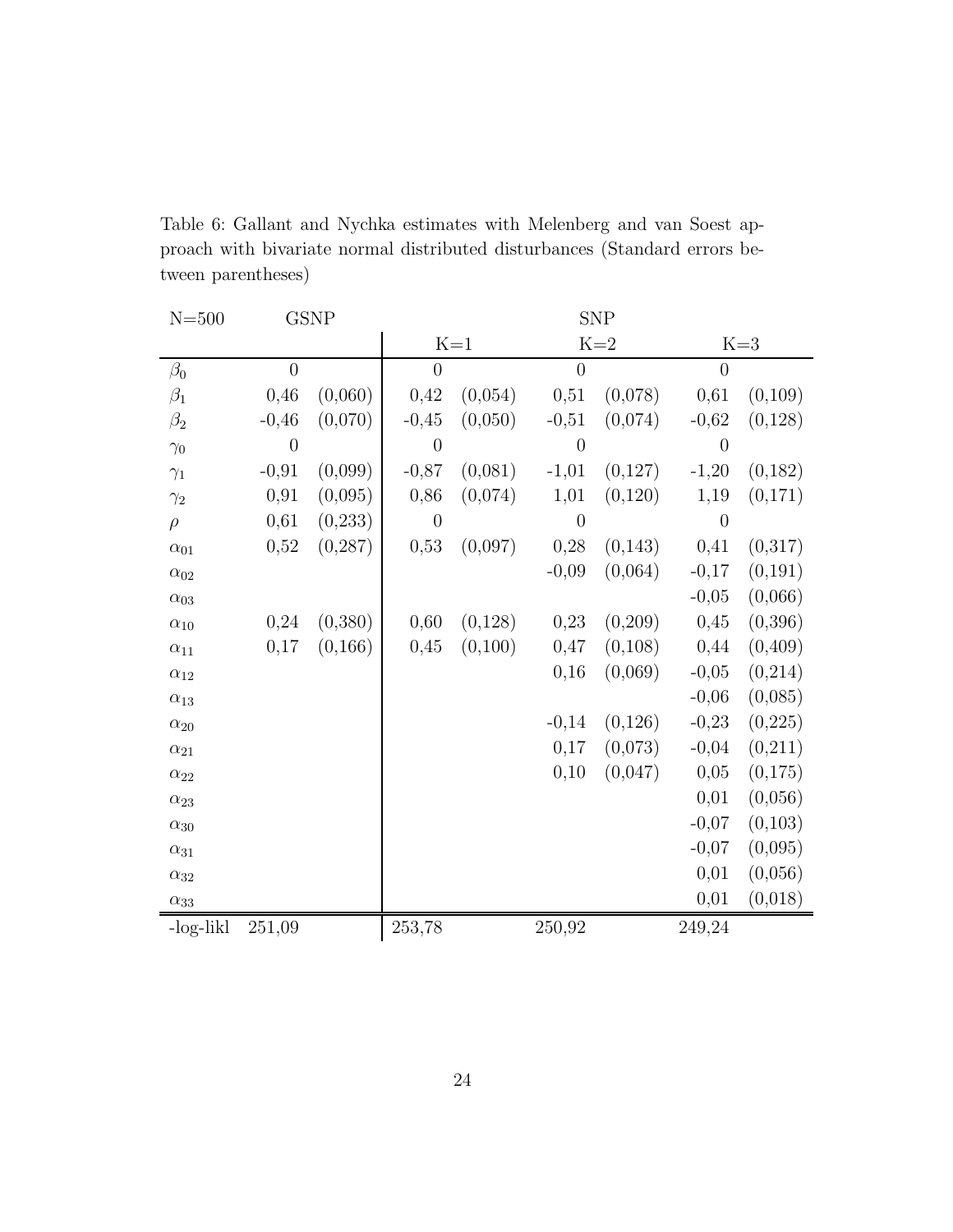| $N = 500, K = 1$ |                | Parametric |                | <b>SNP</b> |          | <b>GSNP</b> |
|------------------|----------------|------------|----------------|------------|----------|-------------|
| $\beta_0$        | 1,30           | (0,202)    | 1,43           | (0,199)    | 1,34     | (0, 236)    |
| $\beta_1$        | 0,65           | (0,086)    | 0,69           | (0,094)    | 0,62     | (0,105)     |
| $\beta_2$        | $-0,65$        | (0,099)    | $-0,70$        | (0,099)    | $-0,65$  | (0,119)     |
| $\gamma_0$       | 1,11           | (0,144)    | 1,14           | (0,154)    | 1,06     | (0,163)     |
| $\gamma_1$       | $-1,12$        | (0,148)    | $-1,16$        | (0,155)    | $-1,05$  | (0,167)     |
| $\gamma_2$       | 1,12           | (0,131)    | 1,16           | (0,138)    | 1,05     | (0,147)     |
| $\rho$           | 0,47           | (0,312)    | $\overline{0}$ |            | $-0,31$  | (0,470)     |
| $\alpha_{01}$    | $\overline{0}$ |            | $\overline{0}$ |            | $\theta$ |             |
| $\alpha_{10}$    | $\theta$       |            | $\Omega$       |            | $\Omega$ |             |
| $\alpha_{11}$    | $\theta$       |            | 0,18           | (0,120)    | 0,28     | (0,195)     |
| -log-likl        | 220,01         |            | 220,41         |            | 218,26   |             |

Table 7: Gallant and Nychka estimates with restrictions on  $\alpha_{ij}$  's with bivariate $t$  distributed disturbances (Standard errors between parentheses)  $\,$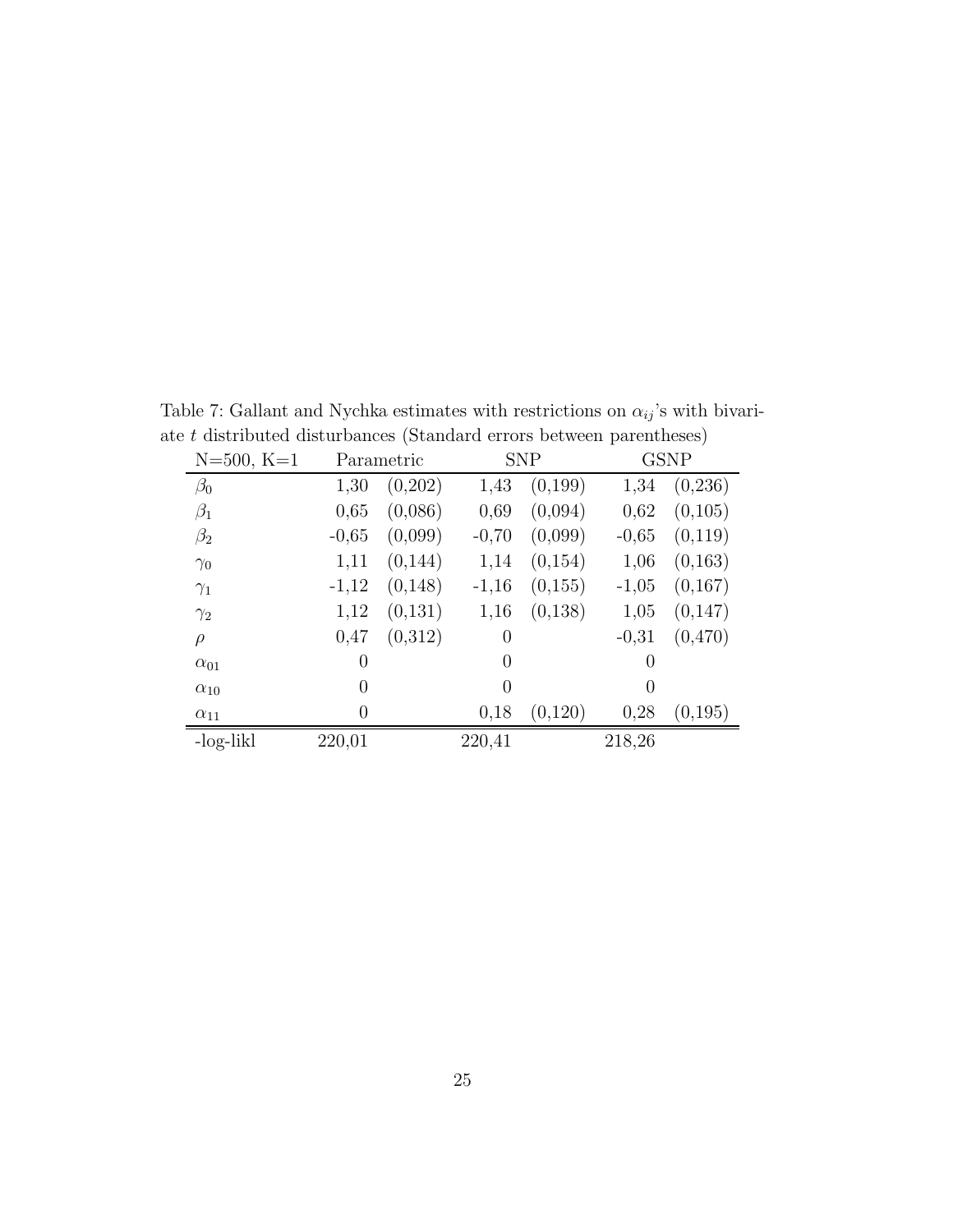| $N = 500$     |          | <b>GSNP</b> | <b>SNP</b>     |         |                |         |                |          |
|---------------|----------|-------------|----------------|---------|----------------|---------|----------------|----------|
|               |          |             |                | $K=1$   |                | $K=2$   |                | $K=3$    |
| $\beta_0$     | $\theta$ |             | $\overline{0}$ |         | $\theta$       |         | $\theta$       |          |
| $\beta_1$     | 0,60     | (0,084)     | 0,51           | (0,055) | 0,63           | (0,072) | 0,69           | (0,142)  |
| $\beta_2$     | $-0,59$  | (0,079)     | $-0,50$        | (0,045) | $-0,64$        | (0,079) | $-0,71$        | (0,151)  |
| $\gamma_0$    | $\theta$ |             | $\overline{0}$ |         | $\overline{0}$ |         | $\overline{0}$ |          |
| $\gamma_1$    | $-1,10$  | (0, 144)    | $-0,99$        | (0,107) | $-1,10$        | (0,170) | $-1,18$        | (0, 286) |
| $\gamma_2$    | 1,10     | (0,126)     | 0,99           | (0,093) | 1,09           | (0,144) | 1,16           | (0,256)  |
| $\rho$        | 0,51     | (0, 247)    | $\overline{0}$ |         | $\theta$       |         | $\overline{0}$ |          |
| $\alpha_{01}$ | 0,55     | (0, 457)    | 0,73           | (0,131) | 0,39           | (0,171) | 0,54           | (0,405)  |
| $\alpha_{02}$ |          |             |                |         | $-0,12$        | (0,085) | $-0,21$        | (0, 168) |
| $\alpha_{03}$ |          |             |                |         |                |         | $-0,09$        | (0,075)  |
| $\alpha_{10}$ | 0,71     | (0,644)     | 0,82           | (0,112) | 0,48           | (0,276) | 0,62           | (0,641)  |
| $\alpha_{11}$ | 0,55     | (0, 296)    | 0,67           | (0,126) | 0,69           | (0,200) | 0,63           | (0, 781) |
| $\alpha_{12}$ |          |             |                |         | 0,19           | (0,122) | $-0,10$        | (0, 269) |
| $\alpha_{13}$ |          |             |                |         |                |         | $-0,10$        | (0,118)  |
| $\alpha_{20}$ |          |             |                |         | 0,03           | (0,174) | $-0,15$        | (0,318)  |
| $\alpha_{21}$ |          |             |                |         | 0,25           | (0,116) | $-0,01$        | (0, 437) |
| $\alpha_{22}$ |          |             |                |         | 0,12           | (0,054) | 0,05           | (0, 165) |
| $\alpha_{23}$ |          |             |                |         |                |         | 0,01           | (0,076)  |
| $\alpha_{30}$ |          |             |                |         |                |         | $-0,08$        | (0,129)  |
| $\alpha_{31}$ |          |             |                |         |                |         | $-0,08$        | (0,137)  |
| $\alpha_{32}$ |          |             |                |         |                |         | 0,02           | (0,050)  |
| $\alpha_{33}$ |          |             |                |         |                |         | 0,01           | (0,023)  |
| -log-likl     | 217,99   |             | 221,54         |         | 217,97         |         | 216,58         |          |

Table 8: Gallant and Nychka estimates with Melenberg and van Soest approach with bivariate  $t$  distributed disturbances (Standard errors between parentheses)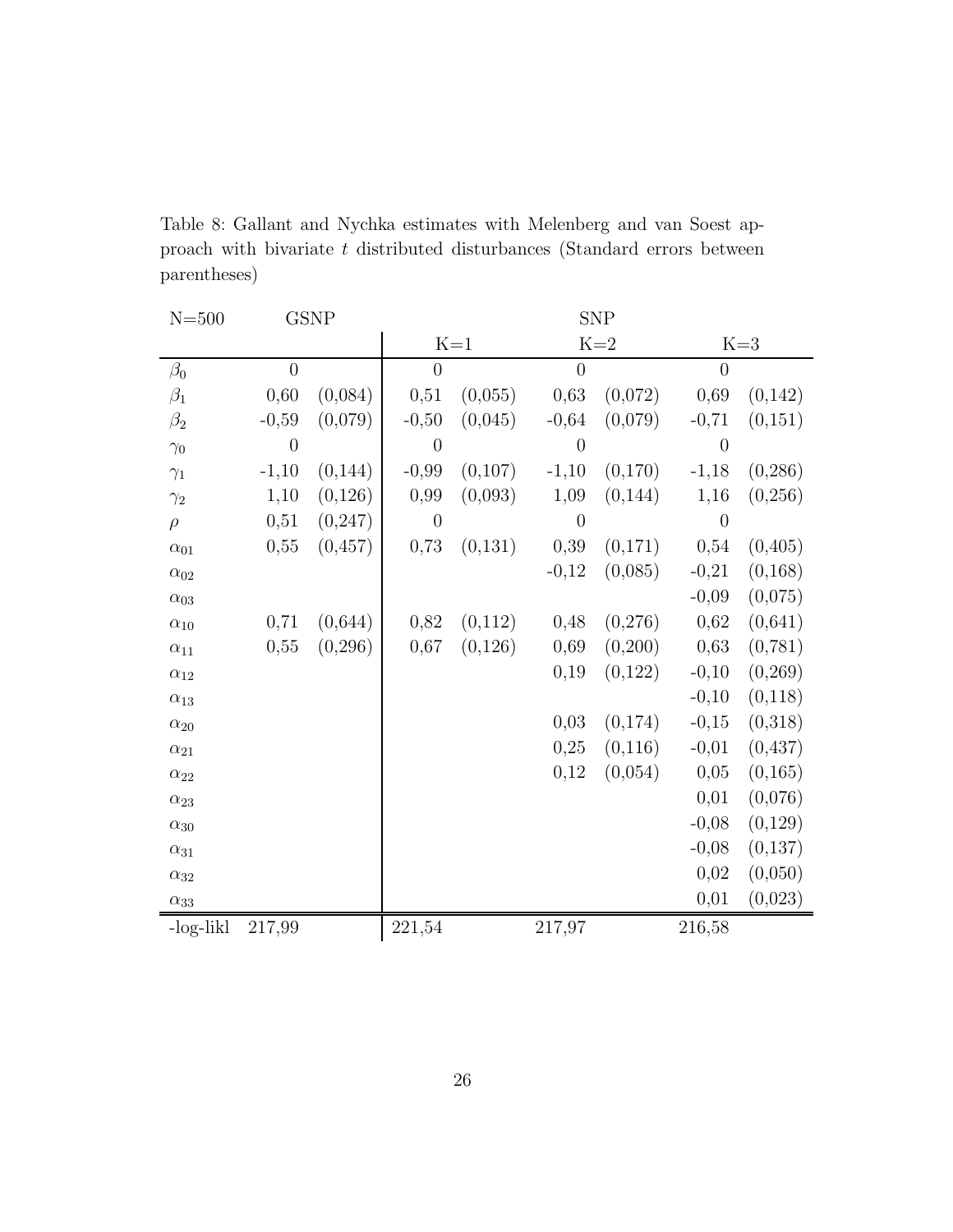Table 9: Gallant and Nychka estimates with restrictions on  $\alpha_{ij}$  's with bivariate Chi-squared distributed disturbances (Standard errors between parentheses)

| $N = 500, K = 1$ |                | Parametric |                | <b>SNP</b> |          | <b>GSNP</b> |  |
|------------------|----------------|------------|----------------|------------|----------|-------------|--|
| $\beta_0$        | 1,19           | (0,166)    | 1,30           | (0, 188)   | 1,10     | (0,245)     |  |
| $\beta_1$        | 0,65           | (0,070)    | 0,68           | (0,097)    | 0,59     | (0,122)     |  |
| $\beta_2$        | $-0,67$        | (0,083)    | $-0,72$        | (0,102)    | $-0,62$  | (0,130)     |  |
| $\gamma_0$       | 1,06           | (0,117)    | 1,10           | (0,171)    | 0,96     | (0,195)     |  |
| $\gamma_1$       | $-1,06$        | (0,119)    | $-1,11$        | (0,149)    | $-0.97$  | (0,165)     |  |
| $\gamma_2$       | 1,07           | (0,102)    | 1,11           | (0,135)    | 0,97     | (0,156)     |  |
| $\rho$           | 0,43           | (0, 287)   | $\overline{0}$ |            | 0,23     | (0,539)     |  |
| $\alpha_{01}$    | $\overline{0}$ |            | $\Omega$       |            | $\theta$ |             |  |
| $\alpha_{10}$    | $\theta$       |            | $\Omega$       |            | $\Omega$ |             |  |
| $\alpha_{11}$    | 0              |            | 0,18           | (0,217)    | 0,04     | (0,272)     |  |
| -log-likl        | 229,43         |            | 229,79         |            | 229,04   |             |  |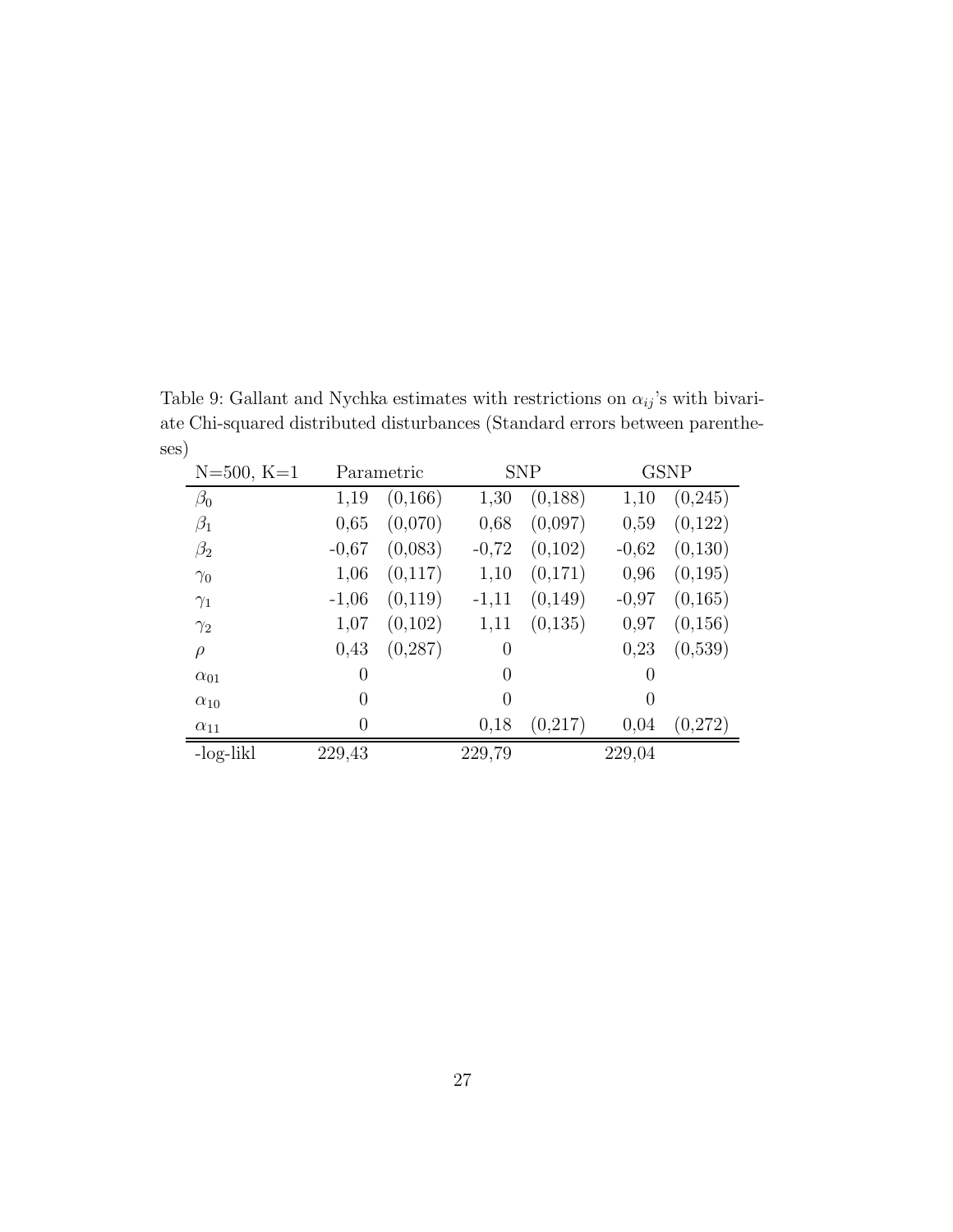| $N = 500$     |                | <b>GSNP</b> | <b>SNP</b>     |                  |                |         |                |          |
|---------------|----------------|-------------|----------------|------------------|----------------|---------|----------------|----------|
|               |                |             |                | $\mathbf{K}{=}1$ |                | $K=2$   |                | $K=3$    |
| $\beta_0$     | $\overline{0}$ |             | $\overline{0}$ |                  | $\overline{0}$ |         | $\overline{0}$ |          |
| $\beta_1$     | 0,56           | (0,057)     | 0,51           | (0,051)          | 0,56           | (0,061) | 0,63           | (0,092)  |
| $\beta_2$     | $-0,57$        | (0,057)     | $-0,53$        | (0,046)          | $-0,59$        | (0,068) | $-0,63$        | (0,092)  |
| $\gamma_0$    | $\overline{0}$ |             | $\overline{0}$ |                  | $\overline{0}$ |         | $\overline{0}$ |          |
| $\gamma_1$    | $-0,94$        | (0,094)     | $-0,90$        | (0,083)          | $-0,95$        | (0,106) | $-1,07$        | (0, 198) |
| $\gamma_2$    | 0,95           | (0,081)     | 0,90           | (0,073)          | 0,96           | (0,102) | 1,08           | (0, 194) |
| $\rho$        | 0,47           | (0, 285)    | $\overline{0}$ |                  | $\overline{0}$ |         | $\overline{0}$ |          |
| $\alpha_{01}$ | 0,43           | (0,113)     | 0,57           | (0,058)          | 0,40           | (0,091) | 0,65           | (0,171)  |
| $\alpha_{02}$ |                |             |                |                  | $-0,07$        | (0,044) | $-0,21$        | (0,151)  |
| $\alpha_{03}$ |                |             |                |                  |                |         | $-0,11$        | (0,043)  |
| $\alpha_{10}$ | 0,53           | (0,177)     | 0,70           | (0,054)          | 0,56           | (0,124) | 0,88           | (0, 140) |
| $\alpha_{11}$ | 0,21           | (0,127)     | 0,42           | (0,052)          | 0,44           | (0,071) | 0,62           | (0,173)  |
| $\alpha_{12}$ |                |             |                |                  | 0,07           | (0,033) | $-0,19$        | (0, 125) |
| $\alpha_{13}$ |                |             |                |                  |                |         | $-0,11$        | (0,041)  |
| $\alpha_{20}$ |                |             |                |                  | $-0,03$        | (0,065) | $-0,15$        | (0,180)  |
| $\alpha_{21}$ |                |             |                |                  | 0,11           | (0,032) | $-0,09$        | (0, 147) |
| $\alpha_{22}$ |                |             |                |                  | 0,06           | (0,022) | 0,01           | (0,132)  |
| $\alpha_{23}$ |                |             |                |                  |                |         | 0,01           | (0,043)  |
| $\alpha_{30}$ |                |             |                |                  |                |         | $-0,13$        | (0,063)  |
| $\alpha_{31}$ |                |             |                |                  |                |         | $-0,10$        | (0,055)  |
| $\alpha_{32}$ |                |             |                |                  |                |         | 0,02           | (0,048)  |
| $\alpha_{33}$ |                |             |                |                  |                |         | 0,01           | (0,014)  |
| -log-likl     | 228,39         |             | 230,58         |                  | 227,65         |         | 221,88         |          |

Table 10: Gallant and Nychka estimates with Melenberg and van Soest approach with bivariate Chi-squared distributed disturbances (Standard errors between parentheses)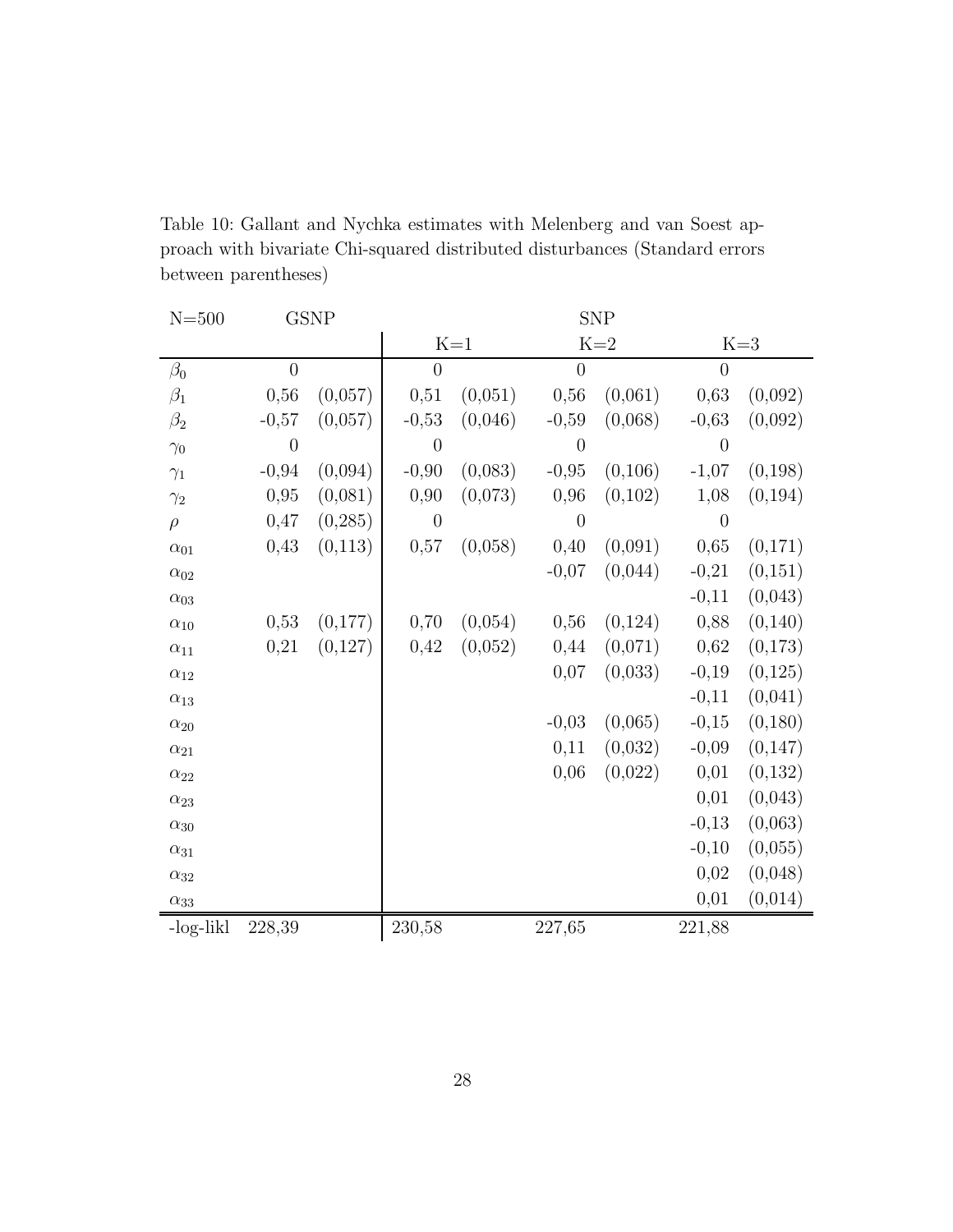|                          |          | Parametric            |          | <b>SNPa</b>           | <b>SNPb</b> |                     |  |
|--------------------------|----------|-----------------------|----------|-----------------------|-------------|---------------------|--|
|                          | Coeff.   | Std. Err.             | Coeff.   | Std. Err.             | Coeff.      | Std. Err.           |  |
| Outcome equation         |          |                       |          |                       |             |                     |  |
| intercept                | $-0.679$ | $0.289*$              | $-0.655$ | $0.322*$              |             |                     |  |
| age                      | $-0.032$ | $0.011*$              | $-0.034$ | $0.011*$              | $-0.070$    | $0.019*$            |  |
| age2                     | 0.001    | $0.000*$              | 0.001    | $0.000*$              | 0.002       | $0.001*$            |  |
| female                   | 0.434    | $0.077*$              | 0.458    | $0.088*$              | 1.196       | $0.133*$            |  |
| loc. unemp. rate decline | 0.646    | 0.697                 | 0.715    | 0.753                 | 0.837       | 0.487               |  |
| control                  | $-0.106$ | 0.123                 | $-0.121$ | 0.131                 | $-0.278$    | 0.222               |  |
| living in city area      | $-0.114$ | 0.084                 | $-0.124$ | 0.090                 | $-0.295$    | 0.148               |  |
| tot.dep. kids            | $-0.062$ | 0.046                 | $-0.073$ | 0.048                 | $-0.008$    | 0.086               |  |
| driver lic.              | 0.137    | 0.074                 | 0.150    | 0.078                 | 0.206       | 0.134               |  |
| married                  | 0.575    | $0.093*$              | 0.610    | $0.110*$              | 1.446       | $0.198*$            |  |
| Selection equation       |          |                       |          |                       |             |                     |  |
| intercept                | $-0.179$ | 0.591                 | 0.254    | 0.495                 |             |                     |  |
| age                      | $-0.006$ | 0.010                 | $-0.005$ | 0.011                 | 0.001       | 0.021               |  |
| age2                     | 0.000    | 0.001                 | 0.000    | 0.001                 | 0.001       | 0.000               |  |
| female                   | 0.198    | $0.075*$              | 0.206    | $0.080*$              | 0.243       | 0.141               |  |
| loc. unemp. rate decline | 0.248    | 1.061                 | 0.171    | 1.109                 | 1.550       | 1.259               |  |
| control                  | 0.180    | 0.120                 | 0.186    | 0.127                 | 0.347       | 0.206               |  |
| living in city area      | 0.026    | 0.101                 | 0.033    | 0.106                 | 0.083       | 0.213               |  |
| tot.dep. kids            | 0.028    | 0.045                 | 0.028    | 0.048                 | 0.058       | 0.076               |  |
| driver lic.              | $-0.004$ | 0.071                 | $-0.001$ | 0.075                 | 0.111       | 0.134               |  |
| married                  | 0.237    | $0.093*$              | 0.248    | $0.100*$              | 0.538       | $0.181*$            |  |
| interviewer dummies      | .        | .                     | .        | .                     | $\cdots$    | $\cdots$            |  |
| $\alpha_{01}$            |          |                       |          |                       | $-0.846$    | $0.220*$            |  |
| $\alpha_{10}$            |          |                       |          |                       | 0.759       | $0.280*$            |  |
| $\alpha_{11}$            |          |                       | 0.227    | 0.152                 | 5.044       | $2.027*$            |  |
| $observations = 1895$    |          | $-log lik = 1871.842$ |          | $-log likl = 1872.28$ |             | $-log$ likl=1846.95 |  |

Table 11: Parametric estimates and Gallant and Nychka estimates for  $K=\mathbf{1}$ with restrictions on the  $\alpha$ 's (SNPa) and restrictions on the intercepts (SNPb). (Estimates corresponding to interviewer dummies, in the selection equation, not included)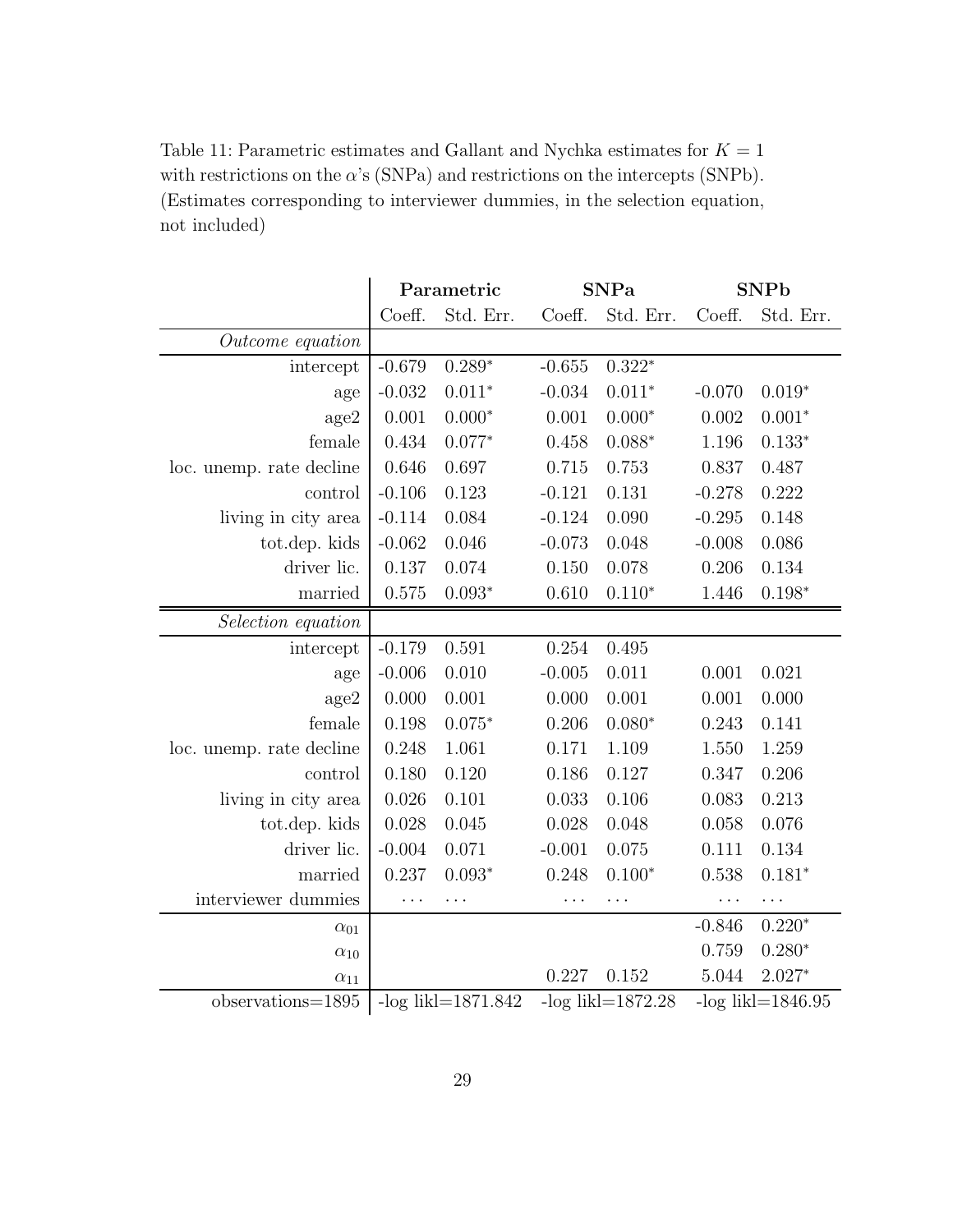### 5 Conclusions

Most longitudinal surveys suffer from attrition at least some of which may not occur at random from the sample. Attrition may cause a bias in estimates based on data from respondents, since unobserved determinants of non-response behaviour might be related to the endogenous variable of interest.

In this paper we study the finding of a job between two waves of a survey as the binary outcome of interest and attrition between these two surveys. Our complete dataset combines survey and administrative records. The administrative records provide information on individuals labour market behaviour and personal characteristics for the complete sample of participants and non-respondents. We look for appropriate instruments or excluded variables to guarantee the identification of the parameters in the selection model. We find that there is attrition bias and that information on the interviewer that carries out an interview on the first wave of a panel survey can act as a valid and effective instrument to correct for this. Other candidates, like the number of interviews assigned to each interview in the first wave or the duration of the first interview do not verify the conditions to be valid. Our results are of interest for agencies that run surveys as well as for researchers who are not so well endowed with data as in the present paper. We also estimate the selection model semi-nonparametrically, adapting Gallant and Nychka's (1987) method to our particular case with a binary outcome, running a simulation experiment to check its performance. We then apply this to our data, finding some differences in the estimates depending on the restrictions on the parameters imposed to ensure a zero mean.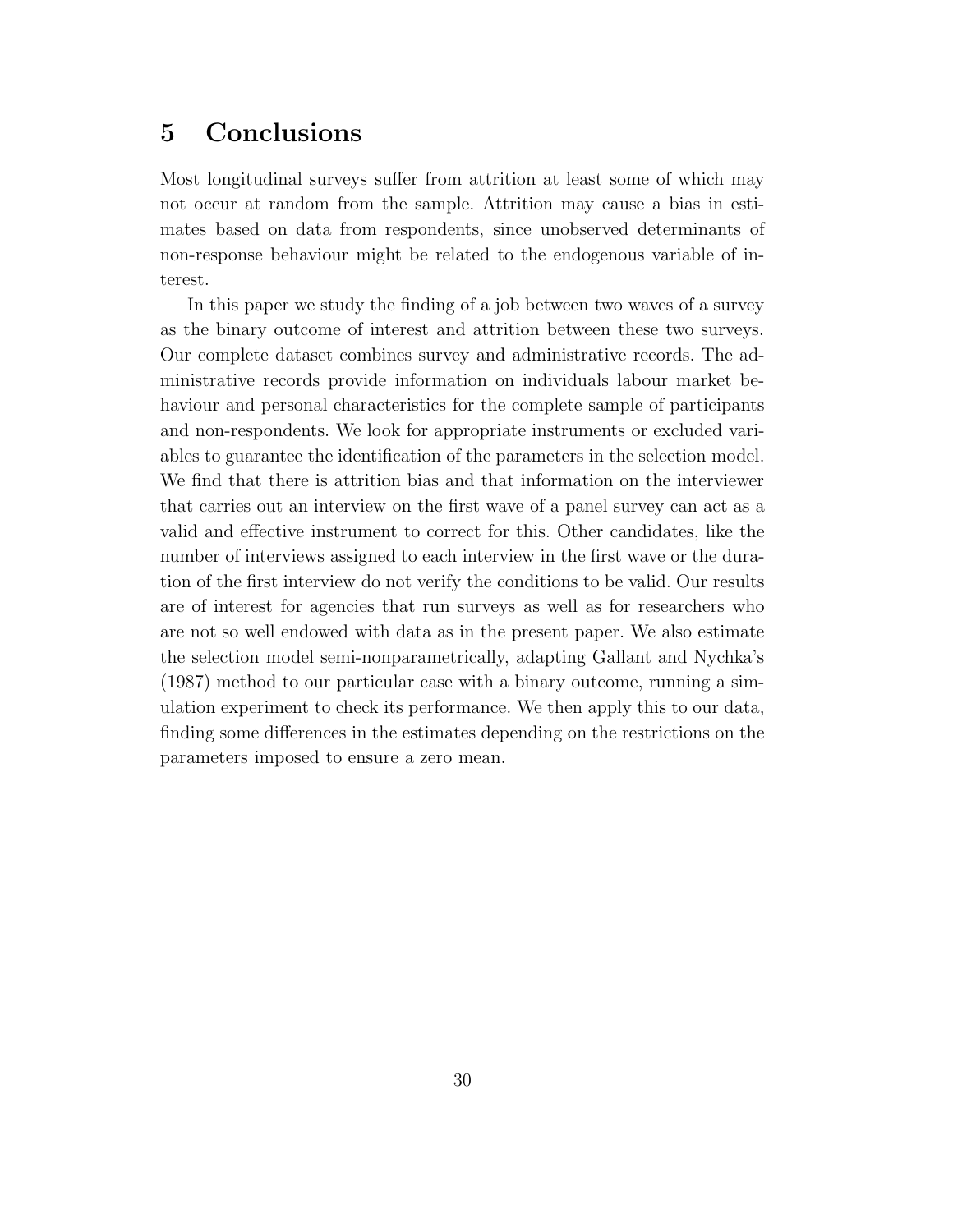### References

- Albæk, K. and A. Holm Larsen (1993). Unemployment data, from surveys and administrative registers. In H. Bunzel, P. Jensen, and N. Westergård-Nielsen (Eds.), Panel Data and Labour Market Dynamics, pp. 123–147. Amsterdam: North Holland.
- Bhattacharya, J., A. Shaikh, and E. Vytlacil (2005). Treatment effect bounds: an application to swan-ganz catheterization. Working paper, NBER No. W11263.
- Campanelli, P., P. Sturgis, and S. Purdon (1997). Can you hear me knocking: an investigation into the impact of interviewers on survey response rates. London: Social and Community Planning Research.
- Dolton, P. and D. O'Neill (1995). The impact of restart on reservation wages and long-term unemployment. Oxford Bulletin of Economics and Statistics 57, 451–470.
- Dolton, P. and D. O'Neill (1996a). The restart effect and the return to fulltime stable employment. Journal of the Royal Statistical Society, Series A 159, 275–288.
- Dolton, P. and D. O'Neill (1996b). Unemployment duration and the restart effect: some experimental evidence. Economic Journal 106, 387–400.
- Fitzgerald, J., P. Gottschalk, and R. Moffitt (1998). An analysis of sample attrition in panel data: the michigan panel study of income dynamics. Journal of Human Resources 33 (2), 251–299.
- Gabler, S., F. Laisney, and M. Lechner (1993). Semi-nonparametric maximum likelihood estimation of binary choice models with and application to labour force participation. Journal of Business and Economic Statistics 11, 61–80.
- Gallant, A. and D. Nychka (1987). Seminonparametric maximum likelihood estimation. Econometrica 55, 363–390.
- Heckman, J. (1979). Sample selection bias as a specification error. Econometrica 47, 153–161.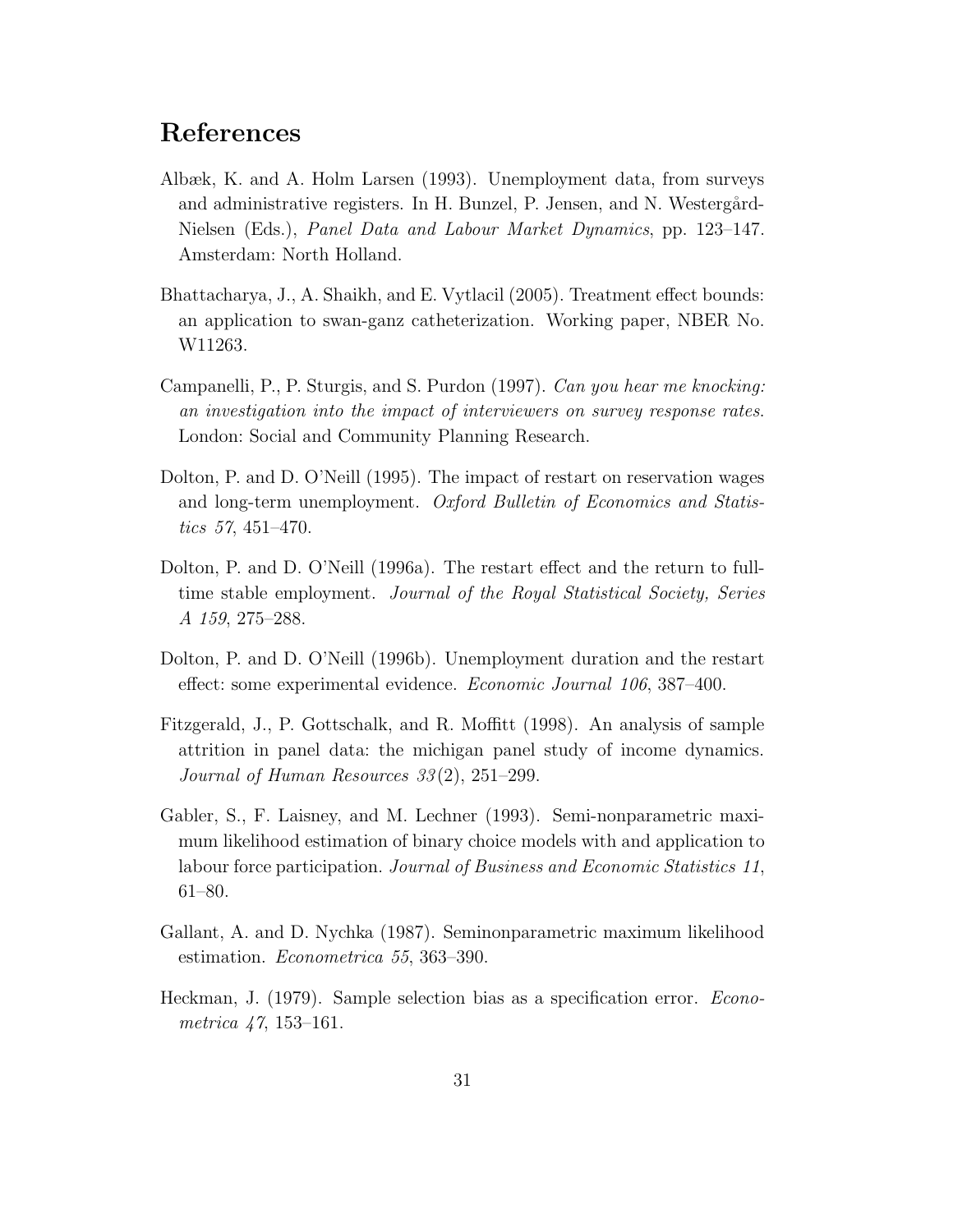- Klein, R. and R. Spady (1993). An efficient semiparametric estimator of the binary response model. Econometrica 61, 387–423.
- Manski, C. (1989). Anatomy of the selection problem. Journal of Human Resources 24 (3), 343–360.
- Melenberg, B. and A. van Soest (1993). Semi-parametric estimation of the sample selection model. Working paper, CentER, Tilburg.
- Newey, W. (1988). Two step series estimation of sample selection models. Unpublished manuscript.
- Nicoletti, C. and F. Peracchi (2005). Survey response and survey characteristics: microlevel evidence from the european community household panel. Journal of the Royal Statistical Society, Series A 168 (4), 763–781.
- O'Muircheartaigh, C. and P. Campanelli (1999). A multilevel exploration of the role of interviewers in survey non-response. Journal of the Royal Statistical Society, Series A 162, 437–446.
- O'Neill, D. and P. Dolton (2002). The long-run effects of unemployed monitoring and work search programmes. Journal of Labor Economics 20, 381–403.
- Pickery, J., G. Loosveldt, and A. Carton (2001). The effects of interviewer and respondent characteristics on response behavior in panel surveys: a multilevel approach. Sociological Methods & Research 29(4), 509–523.
- Van den Berg, G., M. Lindeboom, and P. Dolton (2006). Survey non-response and the duration of unemployment. Journal of the Royal Statistical Society, Series A 169, 585–604.
- Van der Klaauw, B. and R. Koning (2003). Testing the normality assumption in the sample selection model with an application to travel demand. Journal of Business and Economic Statistics 21 (1), 31–42.
- Vella, F. (1998). Estimating models with sample selection bias: a survey. Journal of Human Resources 33(1), 127–169.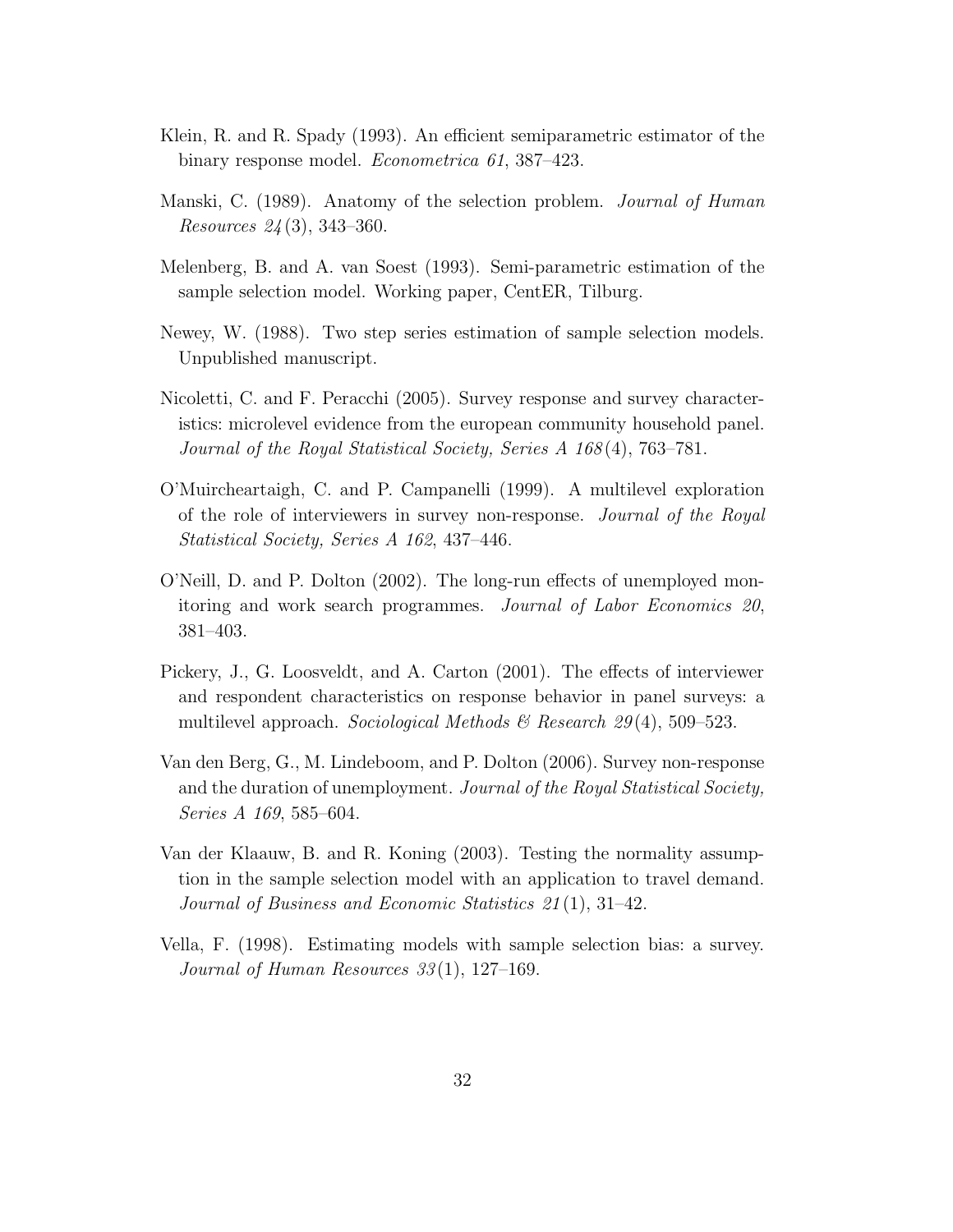### A Appendix

We assume that the true density of  $(\varepsilon_1, \varepsilon_2)$  is a member of the flexible class of density functions  $\mathcal{H}_{\mathcal{K}}$ . We test the null hypothesis that  $(\varepsilon_1, \varepsilon_2)$  has a normal distribution against the alternative hypothesis that it has some other mean zero bivariate distribution function in the class  $\mathcal{H}_{\mathcal{K}}$  for any fixed K. This is equivalent to testing for the joint significance of the  $\alpha_{ij}$ ,  $i + j \geq 1$ . Since the  $\alpha$ 's are normalized by setting  $\alpha_{00} = 1$  and there are two restrictions on these parameters to fix the location (which for  $K = 1$  are  $\alpha_{01} = \alpha_{10} = 0$ ), the null hypothesis will be rejected with  $100(1 - \alpha)\%$  confidence when the likelihood ratio (LR) verifies  $2|\log LR| > \chi_{(K+1)^2-3,1-\alpha}$ . The results are not very encouraging: even though there is a 0% rejections in the case where the true distribution of the error terms is bivariate normal, it is  $32\%$  for the t and to an extremely low 7% for the Chi-squared. Different pictures (figures 3 to 5) with the distribution of the coefficients together with their distribution when fixing  $\alpha_{ij} = 0$ ,  $i + j \ge 1$  are also given as a graphical help.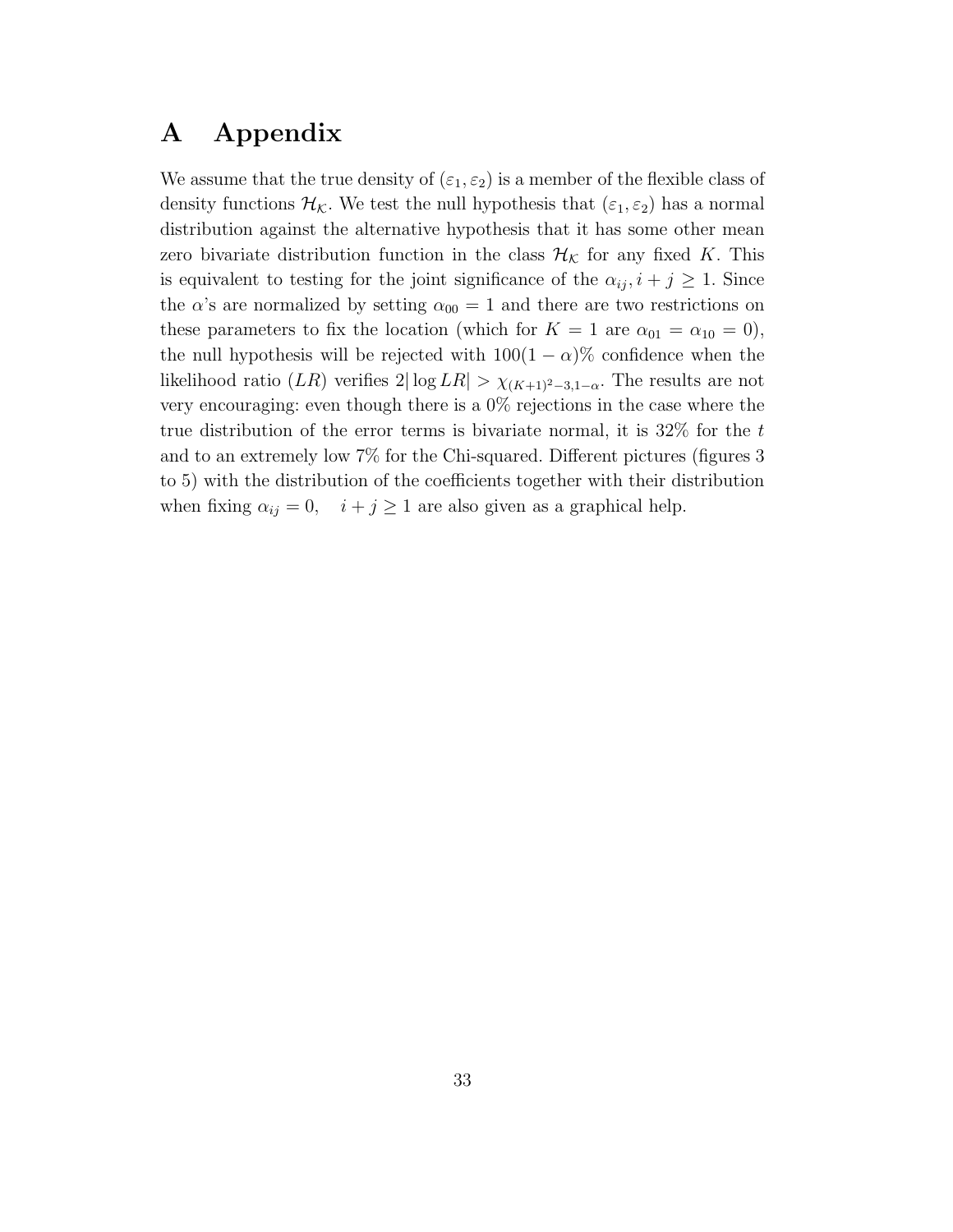

Figure 3: Bivariate normal with  $\text{Cov}(\varepsilon_1, \varepsilon_2) = 0.5$ .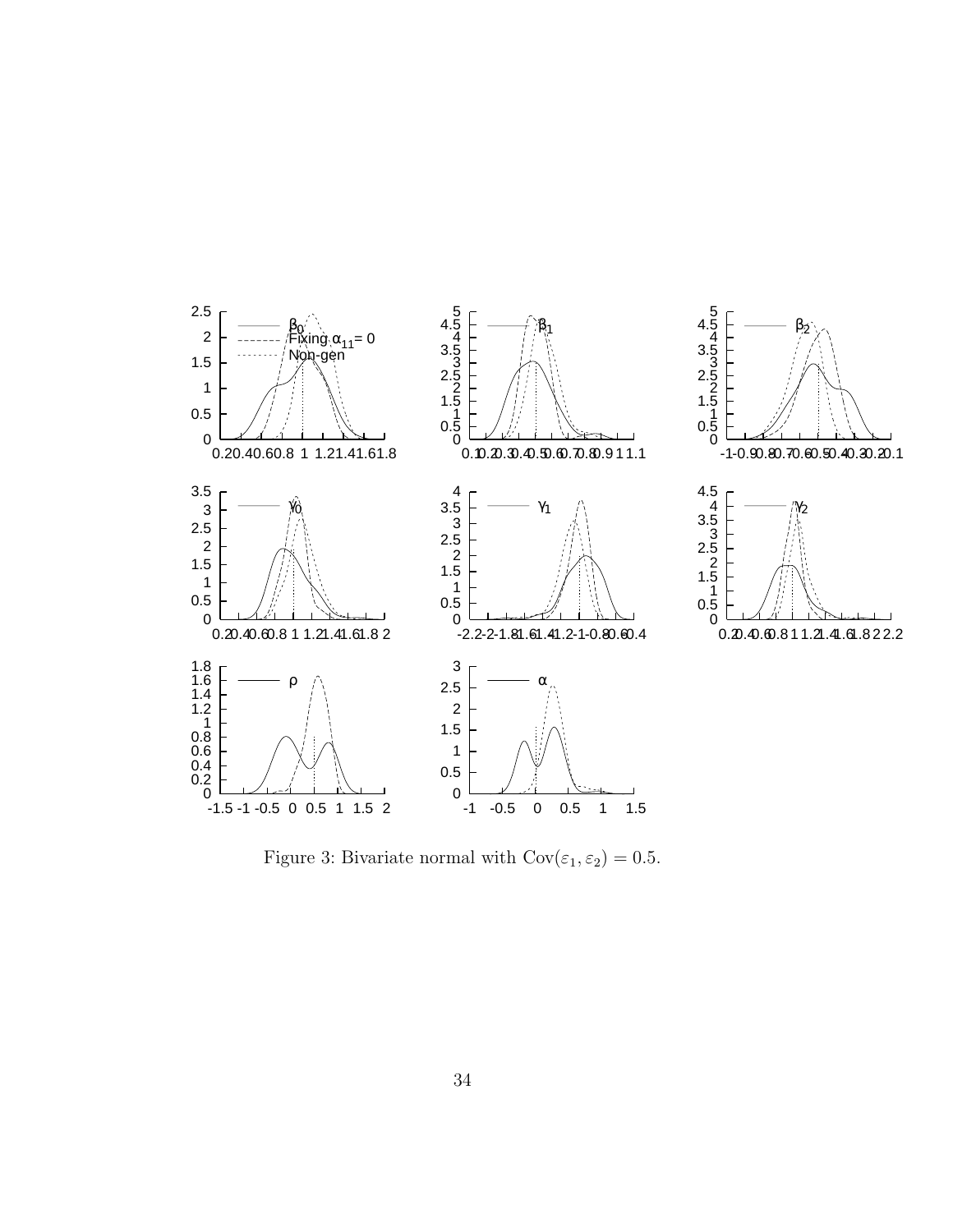

Figure 4: Bivariate t with  $Cov(\varepsilon_1, \varepsilon_2) = 0.5$ .